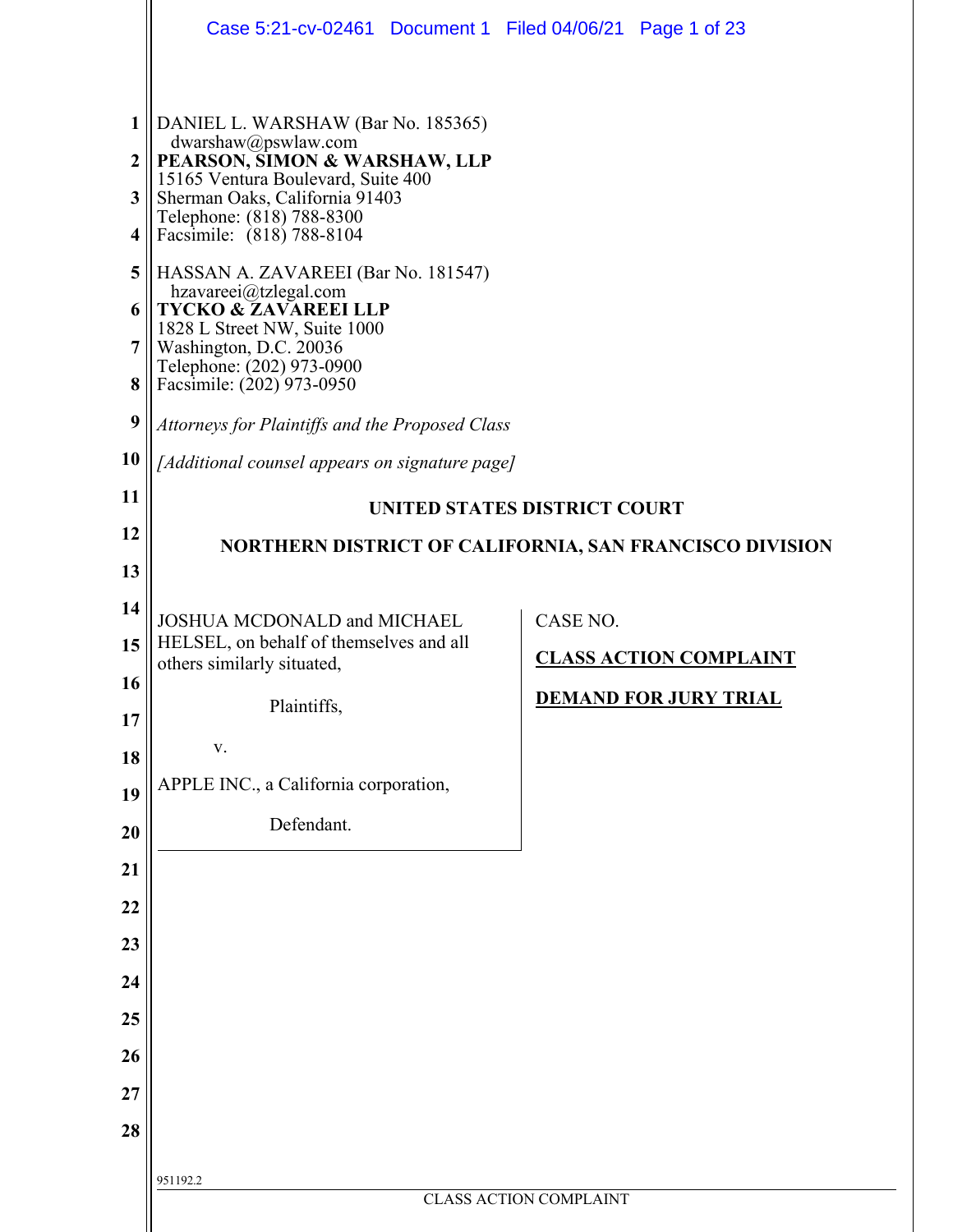| $\mathbf{1}$            | Plaintiff Joshua McDonald ("Plaintiff McDonald") and Michael Helsel ("Plaintiff Helsel")                  |  |  |  |  |
|-------------------------|-----------------------------------------------------------------------------------------------------------|--|--|--|--|
| $\boldsymbol{2}$        | (together, "Plaintiffs"), individually and on behalf of all persons similarly situated, and through their |  |  |  |  |
| 3                       | attorneys of record, allege the following against Apple Inc. ("Apple" or "Defendant"), based upon         |  |  |  |  |
| $\overline{\mathbf{4}}$ | personal knowledge with respect to themselves, on information and belief derived from                     |  |  |  |  |
| 5                       | investigation of counsel, and review of public documents as to all other matters.                         |  |  |  |  |
| 6                       | <b>INTRODUCTION</b>                                                                                       |  |  |  |  |
| 7                       | This is a class action arising from Apple's profiting from illegal gambling games<br>1.                   |  |  |  |  |
| 8                       | developed by DoubleU Games Co., Ltd. ("DoubleU") and offered, sold, and distributed by Apple              |  |  |  |  |
| 9                       | through its App Store for consumers to download and play. Apple offers, sells, and distributes            |  |  |  |  |
| 10                      | casino-style slot machines, casino-style table games, and other common gambling games to                  |  |  |  |  |
| 11                      | consumers through its App Store, which, for the reasons set forth herein, constitutes illegal gambling    |  |  |  |  |
| 12                      | pursuant to the law of various states.                                                                    |  |  |  |  |
| 13                      | <b>PARTIES</b>                                                                                            |  |  |  |  |
| 14                      | 2.<br>Plaintiff McDonald is an adult citizen and resident of the state of Oregon.                         |  |  |  |  |
| 15                      | Plaintiff Helsel is an adult citizen and resident of the state of Alabama.<br>3.                          |  |  |  |  |
| 16                      | Apple Inc. is a California corporation with its principal place of business in<br>4.                      |  |  |  |  |
| 17                      | Cupertino, California.                                                                                    |  |  |  |  |
| 18                      | <b>JURISDICTION AND VENUE</b>                                                                             |  |  |  |  |
| 19                      | This Court has subject matter jurisdiction pursuant to the Class Action Fairness Act<br>5.                |  |  |  |  |
| 20                      | of 2005 ("CAFA"), 28 U.S.C. § 1332(d). The amount in controversy exceeds the sum of \$5,000,000           |  |  |  |  |
| 21                      | exclusive of interest and costs, there are more than 100 putative class members, and minimal              |  |  |  |  |
| 22                      | diversity exists because putative class members are citizens of a different state than Defendant.         |  |  |  |  |
| 23                      | This Court has personal jurisdiction over Defendant because it is authorized to and<br>6.                 |  |  |  |  |
| 24                      | regularly conducts business in California and its principal place of business is in California.           |  |  |  |  |
| 25                      | 7.<br>Venue is proper in this District under 28 U.S.C. $\S$ 1391(b)(2) because Defendant                  |  |  |  |  |
| 26                      | resides in this District and a substantial part of the events or omissions giving rise to Plaintiffs'     |  |  |  |  |
| 27                      | claims occurred in this District.                                                                         |  |  |  |  |
| 28                      | $\frac{1}{2}$                                                                                             |  |  |  |  |
|                         | $\overline{c}$<br>951192.2                                                                                |  |  |  |  |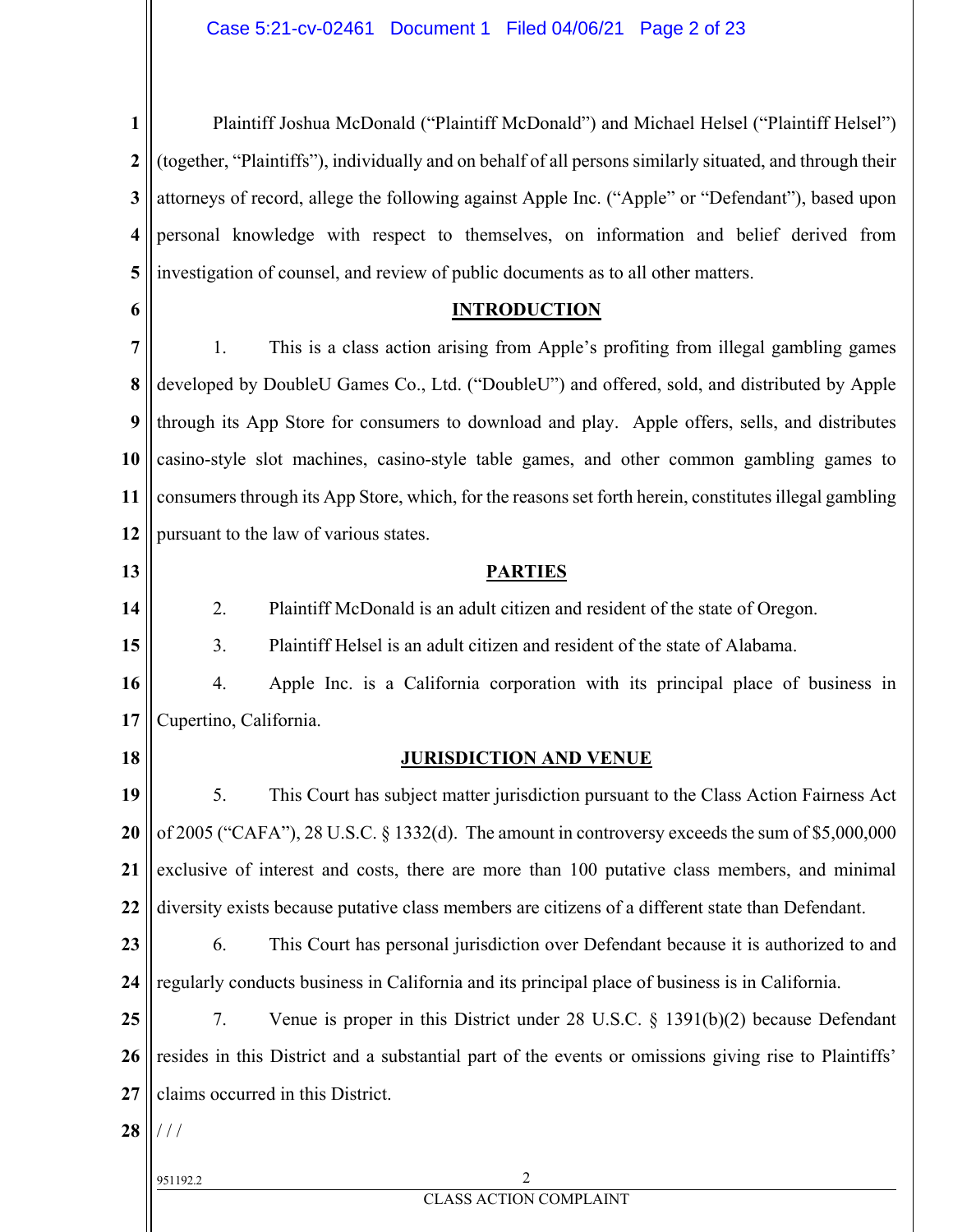### **FACTUAL ALLEGATIONS**

**2 3** 8. Apple designs, manufactures, and markets smartphones, personal computers, tablets, wearables and accessories, and sells a variety of related services.

**1**

**4 5 6 7 8 9 10** 9. As part of the related services that it sells, Apple operates various platforms, including its App Store. The App Store is a digital distribution platform, developed and maintained by Apple, for mobile applications ("Apps") on its iOS & iPadOS operating systems. The App Store allows consumers to browse and download Apps developed with Apple's iOS Software Development Kit. Apps can be downloaded on the iPhone smartphone, the iPod Touch handheld computer, or the iPad tablet computer, and some can be transferred to the Apple Watch smartwatch or to 4th-generation or newer Apple TVs as extensions of iPhone Apps.

**11 12 13** 10. The Apps sold and delivered by Apple through the App Store are developed by third parties (i.e., developers). As of October 2020, the App Store features around 1.96 million Apps available for download.<sup>1</sup>

**14 15 16 17 18** 11. Developers and Apple have several options for monetizing an App, including the "Freemium Model," which is utilized by Apple and Apps developed by DoubleU that are the subject of this lawsuit.<sup>2</sup> Under the Freemium Model, consumers can download the App for free (i.e., "freeto-play" Apps), but consumers are then offered optional additional in-app features that require payments (i.e., "in-app purchases"). $3$ 

**19 20** 12. Apple provides in-app payment processing services to iPhone app developers, including DoubleU, and consumers through the App Store.<sup>4</sup>

**21 22 23 24** 13. Apple consumers who want to purchase an App or make in-app purchases through the App Store must pay money directly to Apple, which provides the payment interface. Apple consumers must create an Apple ID and register a valid method of payment to make payments to

951192.2 3

CLASS ACTION COMPLAINT

**<sup>25</sup>**  $\overline{a}$ <sup>1</sup> *See* https://www.statista.com/statistics/276623/number-of-apps-available-in-leading-app-stores/ (last visited March 22, 2021).

**<sup>26</sup> 27** <sup>2</sup> See https://developer.apple.com/app-store/business-models/ (last visited March 22, 2021); https://support.apple.com/en-us/HT202023 (last visited March 22, 2021).

**<sup>28</sup>** <sup>3</sup> *Id.* <sup>4</sup> https://www.cnbc.com/2020/07/22/apple-defends-app-stores-30percent-cut-ahead-of-tim-cooktestimony.html (last visited March 22, 2021) (hereinafter "CNBC").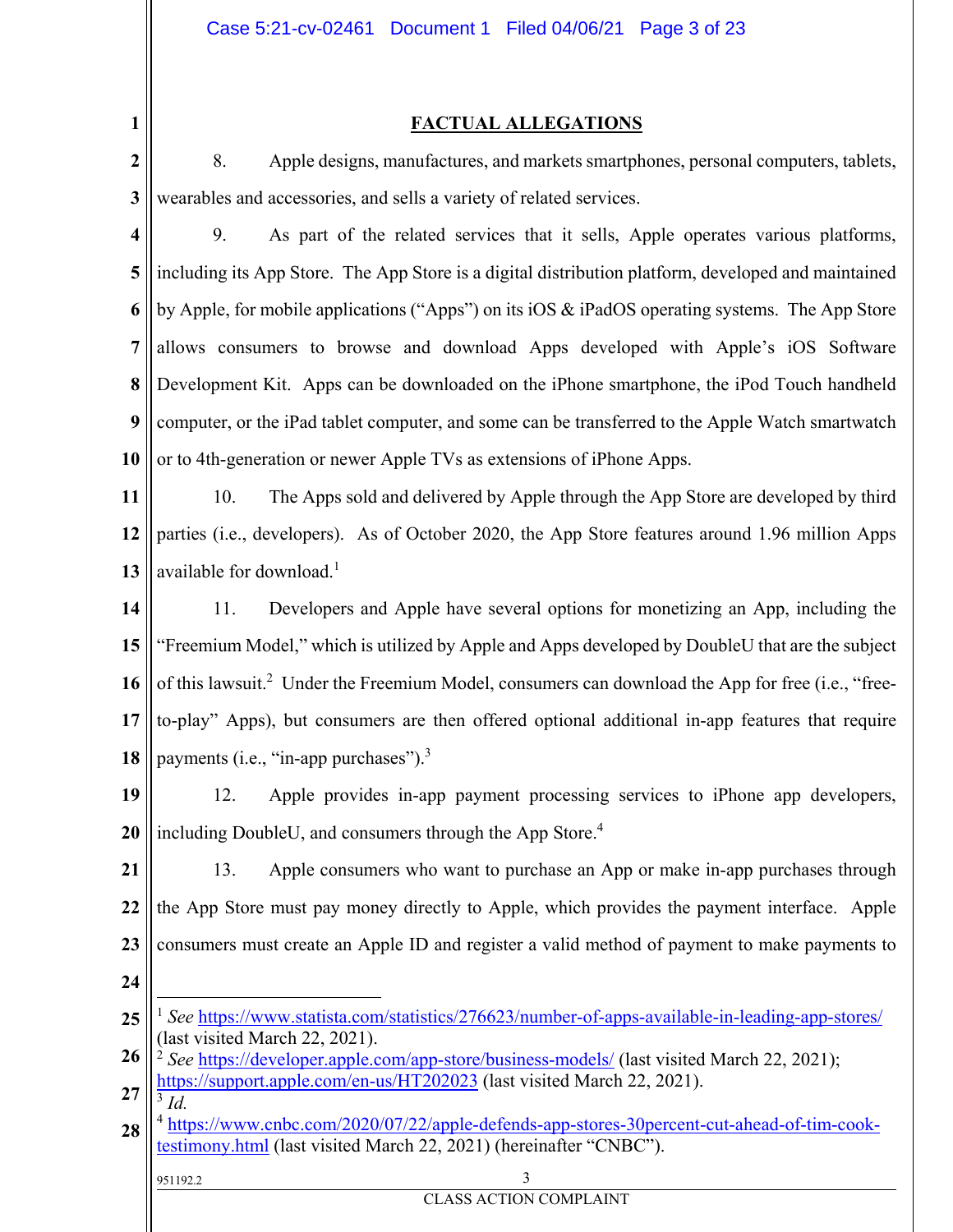**1** Apple for any purchases made through the App Store (including in-app purchases).<sup>5</sup>

**2 3 4 5 6 7** 14. Likewise, Apple mandates that App developers who offer and distribute their Apps in the App Store must process all payments for Apps and in-app purchases through Apple.<sup>6</sup> Apple takes a commission of up to 30% of all revenue generated by sales of Apps in its App Store and inapp purchases made on Apps obtained through the App Store.<sup>7</sup> Apple characterizes the commission as a fee for distribution of the App and the cost of running the App Store. The developer receives the remaining  $70\%$ .<sup>8</sup>

**8 9 10** 15. The Apps referenced herein could not be downloaded by Apple consumers, and Apple consumers would not be able to make in-app purchases, without Apple's offering and distributing of the Apps (and selling of coins through in-app purchases) through the App Store.

**11 12 13** 16. Apple also provides marketing guidance, tools, promotional offers, and more to help drive discovery of Apps and in-app purchases.<sup>9</sup> For example, Apple features select Apps on the App Store.<sup>10</sup>

**14 15 16** 17. When considering apps to feature, Apple's editors look for high-quality apps across all categories, with a particular focus on new apps and apps with significant updates. There is no paid placement or checklist of requirements for apps the App Store features.<sup>11</sup>

**17 18 19** 18. "[O]n average, the Apple App Store drives 50% of all app installs. Of that, roughly 21% of installs come from users who discover and install apps through browsing the featured apps or sifting through app categories."12

- **20**
- **21**

 $\overline{a}$ <sup>5</sup> *See* https://support.apple.com/en-us/HT202631 (last visited March 22, 2021).

**22 23** 6 Damien Geradin and Dimitrios Katsifis, *The Antitrust Case Against the Apple App Store* (April 22, 2020), at 13, available at https://papers.ssrn.com/sol3/papers.cfm?abstract id=3583029 (last

**24** visited March 22, 2021) (hereinafter "Geradin and Katsifis"); *see also*  https://developer.apple.com/in-app-purchase/ (last visited March 22, 2021). <sup>7</sup> *See* https://www.cnbc.com/2020/11/18/apple-will-cut-app-store-fees-by-half-to-15percent-for-

**25** small-developers.html (last visited March 22, 2021).

8 Geradin and Katsifis at 18-19, *supra* note 3.

**26 27** <sup>9</sup> See https://developer.apple.com/app-store/promote/ (last visited March 22, 2021). <sup>10</sup> *Id.*<br><sup>11</sup> https://developer.apple.com/app-store/discoverability/ (last visited March 22, 2021).

**28** <sup>12</sup> *See* https://www.storemaven.com/ios-12-and-app-storepersonalization/?trafficSource=newsletter&cmpn=ios12updates (last visited March 22, 2021).

# 951192.2 4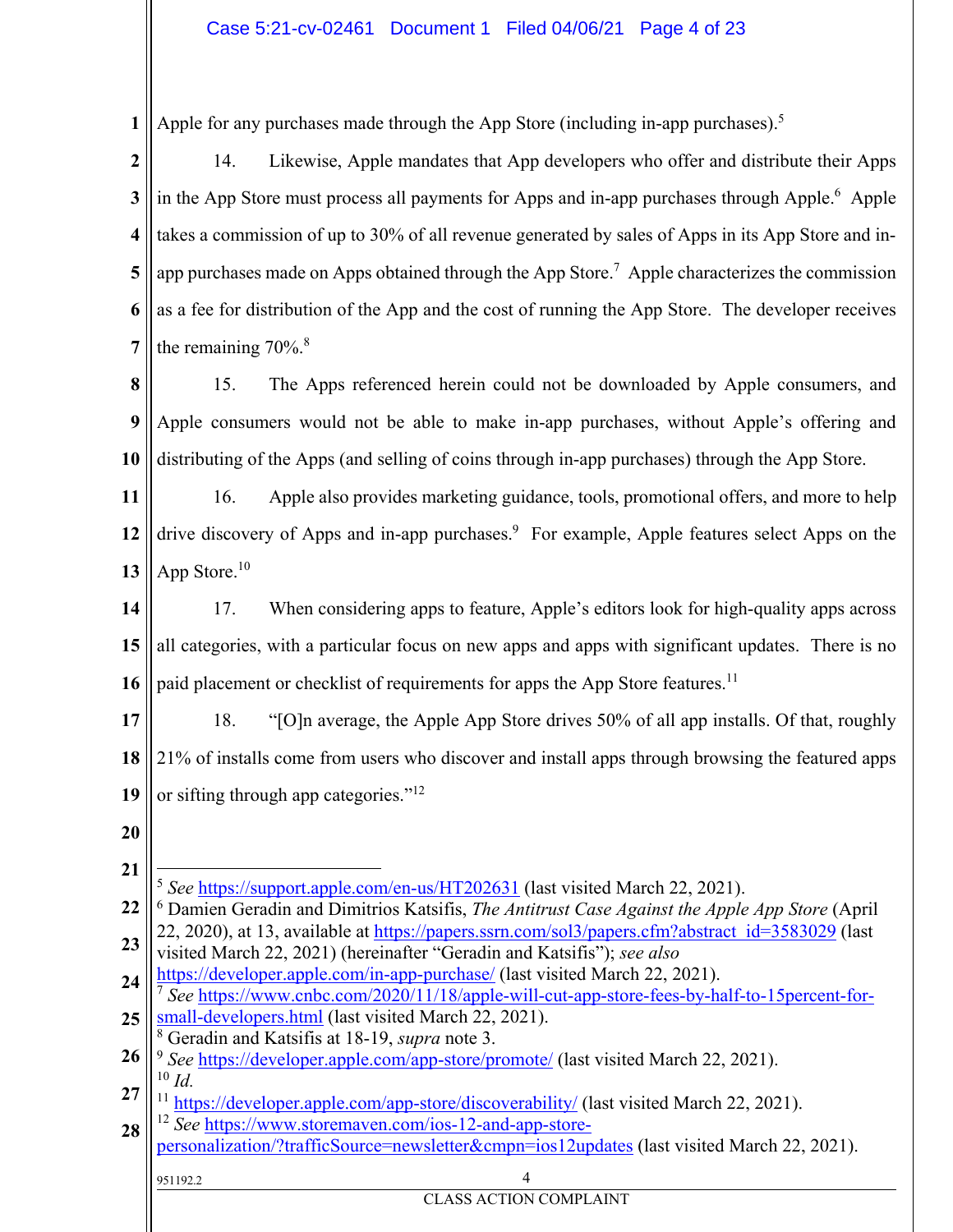**1 2 3 4 5 6 7** 19. Apple is also responsible, in part, for the creation or development of its Apps. Apple encourages App developers to incorporate Apple's "cutting-edge Apple technologies" into their Apps "to create useful and engaging user experiences."<sup>13</sup> For example, Apple urges developers to "[i]ntegrate with Siri to let users can get things done [*sic*] using just their voice, use Apple Pay to sell a variety of items directly from within your app, enable your apps to store app data in iCloud, and much more."<sup>14</sup> Apple contributes materially to the illegality of the casino-style apps referenced herein by engaging in the foregoing conduct with DoubleU.

**8**

### **Casino-Style Apps Offered Through the App Store**

**9 10 11 12 13** 20. Apple permits and facilitates illegal gambling by operating as an unlicensed casino. 21. Apple sells, offers, and distributes several free-to-play casino-style games (i.e., slot machines and casino-style table games) developed by DoubleU through the App Store for consumers to download and play, including, but not limited to, DoubleU Casino, Take 5 Slots, Hello Vegas Slots, and DoubleU Bingo (collectively, the "DoubleU Casino Apps").

**14 15 16 17 18 19 20** 22. When a consumer downloads and initially opens the DoubleU Casino Apps, the consumer is given free "coins" or "chips" to start with, e.g., 100,000 or 1,000,000 to play the game. The DoubleU Casino Apps work essentially like a casino slot machine or other Las Vegas-style games like blackjack, roulette, poker, keno, bingo, and other card and gambling games. A loss results in a loss of coins or chips, but the consumer has an opportunity to win additional coins or chips. Ultimately, the consumer will run out of coins or chips and will be prompted to use real money to purchase additional coins or chips for the chance to continue playing the game.

**21 22** 23. Consumers do not have the ability to collect actual cash as a result of "winning" games, but they do have the ability to win and therefore acquire more playing time.

**23 24 25 26** 24. Paying money in a game for a chance to win more playing time violates the antigambling laws of the twenty-five states that are at issue in this case. *See* Ala. Code § 13A-12-20 (Alabama); Ark. Code Ann. § 16-118-103 (Arkansas); Conn. Gen. Stat. § 53-278a (Connecticut); OCGA § 16-12-20 (Georgia); 720 ILCS 5/28-1 (Illinois); IC §35-45-5-1 (Indiana); KRS 528.101

**27**

 $\overline{a}$ 

**28** <sup>13</sup> https://developer.apple.com/programs/ (last visited March 22, 2021).  $^{14}$  $\overline{Id}$ .

951192.2 5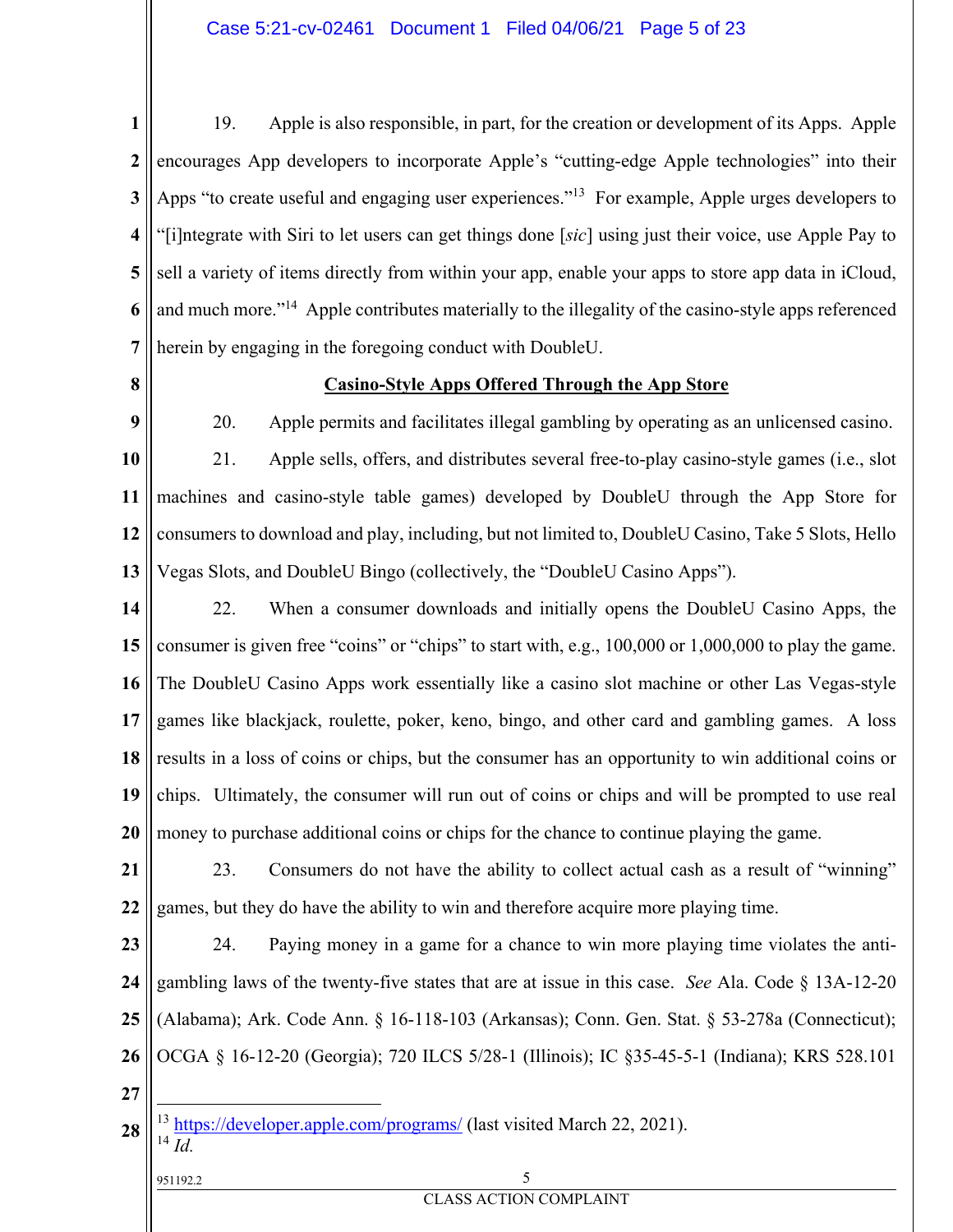| $\mathbf{1}$            | (Kansas); Mass. Gen. Laws ch. 137, § 1 (Massachusetts); MN ST § 609.75 (Minnesota); MS ST §                                                                                               |  |  |  |  |
|-------------------------|-------------------------------------------------------------------------------------------------------------------------------------------------------------------------------------------|--|--|--|--|
| $\boldsymbol{2}$        | 87-1-5 (Mississippi); Mo. Rev. Stat. § 572.010 (Missouri); MT Code § 23-5-112(14) (Montana);                                                                                              |  |  |  |  |
| 3                       | N.H. Rev. Stat. § 647.2 (New Hampshire); N.J. Stat. § 2C:37-1 (New Jersey); N.M. Stat. § 30-19-1                                                                                          |  |  |  |  |
| $\overline{\mathbf{4}}$ | (New Mexico); N.Y. Penal L. 225.00 (New York); Ohio Rev. Code § 2915.01 (Ohio); Or. Rev. Stat.                                                                                            |  |  |  |  |
| 5                       | § 167.117 (Oregon); S.C. Code § 32-1-10 (South Carolina); S.D. Codified Laws § 22-25A (South                                                                                              |  |  |  |  |
| 6                       | Dakota); Tenn. Code § 39-17-501 (Tennessee); 13 V.S.A. § 2141 (Vermont); Va. Code § 18.2-325                                                                                              |  |  |  |  |
| $\overline{7}$          | (Virginia); Wash. Rev. Code § 9.46.010 (Washington); W. Va. Code §61-10-5 (West Virginia).                                                                                                |  |  |  |  |
| 8                       | In 2019, people in the United States lost approximately \$3.5 billion playing "free-to-<br>25.                                                                                            |  |  |  |  |
| $\boldsymbol{9}$        | play" Apps like the DoubleU Casino Apps. <sup>15</sup> Despite the fact these DoubleU Casino Apps do not                                                                                  |  |  |  |  |
| 10                      | offer an opportunity to win real money or prizes, the money spent by consumers to purchase                                                                                                |  |  |  |  |
| 11                      | additional coins or chips to continue playing the Apps can lead to devastating consequences for                                                                                           |  |  |  |  |
| 12                      | those who get addicted. <sup>16</sup>                                                                                                                                                     |  |  |  |  |
| 13                      | 26.<br>A study analyzing "free-to-play" casino-style Apps stated:                                                                                                                         |  |  |  |  |
| 14                      | [Researchers] found that [free-to-play] casino gamers share many similar                                                                                                                  |  |  |  |  |
| 15                      | sociodemographic characteristics (e.g., employment, education, income) with online<br>gamblers. Given these similarities, it is perhaps not surprising that a strong predictor            |  |  |  |  |
| 16                      | of online gambling is engagement in [free-to-play] casino games. Putting a dark line<br>under these findings, over half (58.3%) of disordered gamblers who were seeking                   |  |  |  |  |
| 17                      | treatment stated that social casino games were their first experiences with gambling.                                                                                                     |  |  |  |  |
| 18                      |                                                                                                                                                                                           |  |  |  |  |
| 19                      | According to [another study], the purchase of virtual credits or virtual items makes<br>the activity of [free-to-play] casino gaming more similar to gambling. Thus, micro-               |  |  |  |  |
| 20                      | transactions <sup>17</sup> may be a crucial predictor in the migration to online gambling, as these<br>players have now crossed a line by paying to engage in these activities. Although, |  |  |  |  |
| 21                      | [sic] only 1–5% of [free-to-play] casino gamers make micro-transactions, those who<br>purchase virtual credits spend an average of \$78. Despite the limited numbers of                   |  |  |  |  |
| 22                      | social casino gamers purchasing virtual credits, revenues from micro-transactions                                                                                                         |  |  |  |  |
| 23                      | account for 60% of all [free-to-play] casino gaming revenue. Thus, a significant                                                                                                          |  |  |  |  |
| 24                      | <sup>15</sup> https://www.king5.com/article/life/wellness/social-casino-free-to-play-gambling-addiction-                                                                                  |  |  |  |  |
| 25                      | help/281-e79beef2-9ca6-4d9d-9e92-b99042f1d1cc (last visited March 22, 2021) (hereinafter,<br>"King5").                                                                                    |  |  |  |  |
| 26                      | $^{16}$ Id.<br>$17$ "Microtransactions, often abbreviated as MTX, are a business model where users can purchase                                                                           |  |  |  |  |
| 27                      | virtual goods with micropayments. Microtransactions are often used in free-to-play games to                                                                                               |  |  |  |  |
| 28                      | provide a revenue source for the developers." See https://en.wikipedia.org/wiki/Microtransaction<br>(last visited March 22, 2021).                                                        |  |  |  |  |
|                         | 6<br>951192.2                                                                                                                                                                             |  |  |  |  |
|                         | <b>CLASS ACTION COMPLAINT</b>                                                                                                                                                             |  |  |  |  |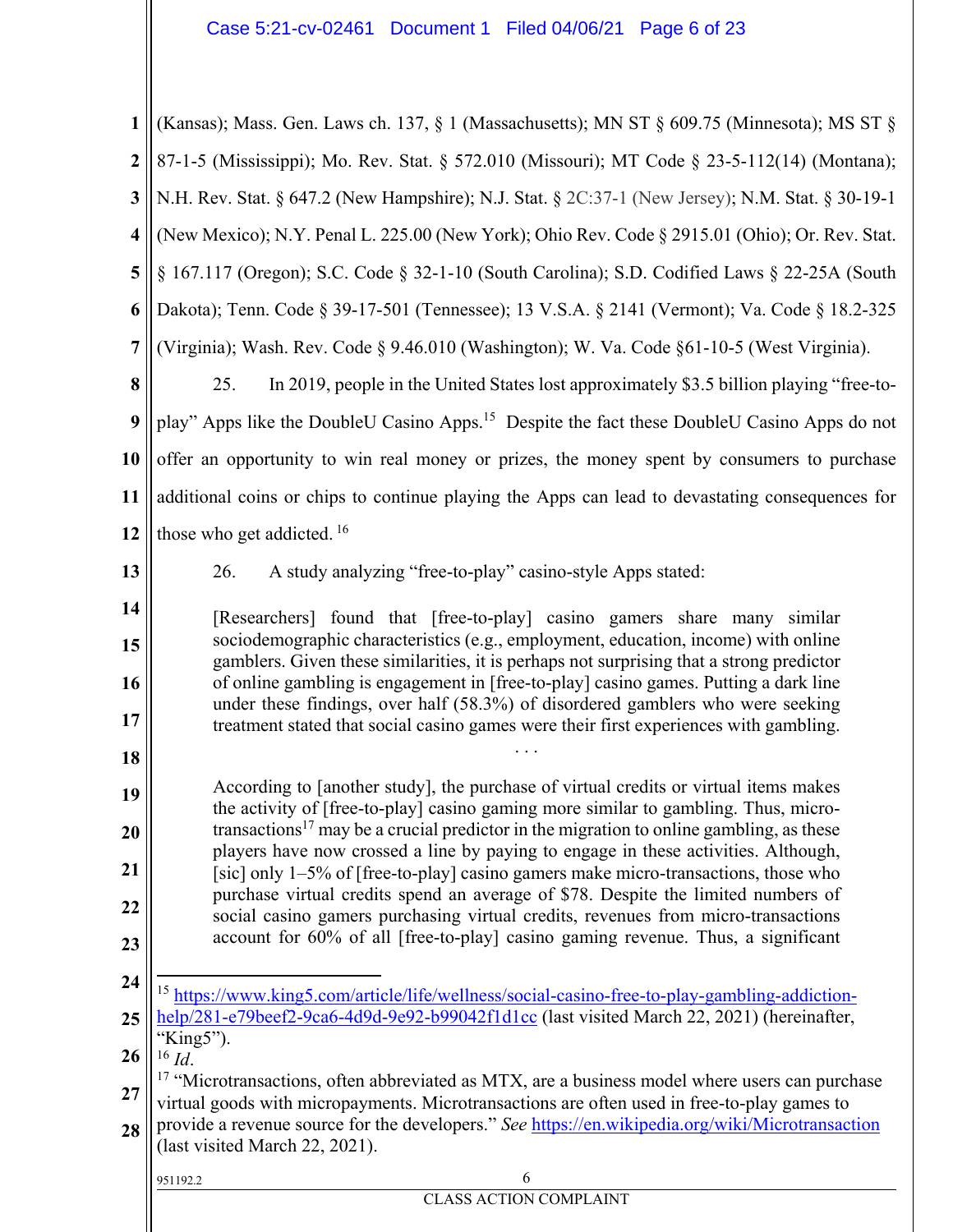|                         | Case 5:21-cv-02461 Document 1 Filed 04/06/21 Page 7 of 23                                                                                                                                                               |  |  |  |
|-------------------------|-------------------------------------------------------------------------------------------------------------------------------------------------------------------------------------------------------------------------|--|--|--|
|                         |                                                                                                                                                                                                                         |  |  |  |
| $\mathbf{1}$            | amount of revenue is based on players' desire to purchase virtual credits above and<br>beyond what is provided to the player in seed credits. <sup>18</sup>                                                             |  |  |  |
| $\boldsymbol{2}$        | 27.<br>Most of the revenue earned from these casino-style Apps (i.e., 80-90%) is made from                                                                                                                              |  |  |  |
| 3                       | a small portion (i.e., about 3%) of their players, who are specifically targeted because of the large                                                                                                                   |  |  |  |
| $\overline{\mathbf{4}}$ | amounts they will spend. <sup>19</sup>                                                                                                                                                                                  |  |  |  |
| 5                       | 28.<br>Nate Halverson, a journalist with Reveal from the Center for Investigative Reporting                                                                                                                             |  |  |  |
| 6                       | said:                                                                                                                                                                                                                   |  |  |  |
| 7                       |                                                                                                                                                                                                                         |  |  |  |
| 8                       | They're using artificial intelligence to target those specific players who, like [a<br>woman] I reported on will spend \$400,000. She didn't have \$400,000.                                                            |  |  |  |
| 9                       | In a regular casino, they would have seen that she didn't have the income to be                                                                                                                                         |  |  |  |
| 10                      | spending \$400k. Further, she asked them nearly a dozen times to cut her off, told<br>them she had a problem, that she couldn't stop spending. And what did they do?                                                    |  |  |  |
| 11                      | They just gave her free chips and encouraged her to keep spending. That wouldn't<br>happen in a real casino. This is a wild west; this is a lawless land. <sup>20</sup>                                                 |  |  |  |
| 12                      |                                                                                                                                                                                                                         |  |  |  |
| 13                      | 29.<br>Governments across the world have acted to limit the availability of micro-                                                                                                                                      |  |  |  |
| 14                      | transaction-based games of chance (like the DoubleU Casino Apps) due to their similarity to games                                                                                                                       |  |  |  |
| 15                      | of chance found in actual casinos. <sup>21</sup> Regrettably, such games have avoided regulation in the United                                                                                                          |  |  |  |
| 16                      | States, resulting in thousands of consumers spending millions of dollars to become addicted to these                                                                                                                    |  |  |  |
| 17                      | unlawful games that they downloaded from the App Store, while Apple earns a substantial profit.                                                                                                                         |  |  |  |
| 18                      | 30.<br>Since Apple is responsible, in part, for the creation or development of the DoubleU                                                                                                                              |  |  |  |
| 19                      | Casino Apps and provides the <i>sole</i> means by which DoubleU Casino Apps developers can offer,                                                                                                                       |  |  |  |
| 20                      |                                                                                                                                                                                                                         |  |  |  |
| 21                      | <sup>18</sup> Hyoun S. Kim, Michael J. A. Wohl, et al., Do Social Casino Gamers Migrate to Online                                                                                                                       |  |  |  |
| 22                      | Gambling? An Assessment of Migration Rate and Potential Predictors, Journal of gambling<br>studies / co-sponsored by the National Council on Problem Gambling and Institute for the Study                               |  |  |  |
| 23                      | of Gambling and Commercial Gaming (Nov. 14, 2014), available at                                                                                                                                                         |  |  |  |
| 24                      | http://link.springer.com/content/pdf/10.1007%2Fs10899-014-9511-0.pdf (citations omitted).<br><sup>19</sup> King5, <i>supra</i> note 15.                                                                                 |  |  |  |
| 25                      | $20$ Id.<br><sup>21</sup> In late August 2014, South Korea began regulating "social gambling" games, including games                                                                                                    |  |  |  |
| 26                      | similar to the DoubleU Casino Apps, by "ban[ning] all financial transactions directed" to the<br>games. PokerNews.com, Korea Shuts Down All Facebook Games In Attempt To Regulate Social                                |  |  |  |
| $\overline{27}$         | Gambling   PokerNews, https://www.pokernews.com/news/2014/09/korea-shuts-down-facebook-                                                                                                                                 |  |  |  |
| 28                      | games-19204.html (last visited March 22, 2019). Similarly, "the Maltese Lotteries and Gambling<br>Authority (LGA) invited the national Parliament to regulate all digital games with prizes by the<br>end of 2014." Id. |  |  |  |
|                         | 7<br>951192.2                                                                                                                                                                                                           |  |  |  |
|                         | <b>CLASS ACTION COMPLAINT</b>                                                                                                                                                                                           |  |  |  |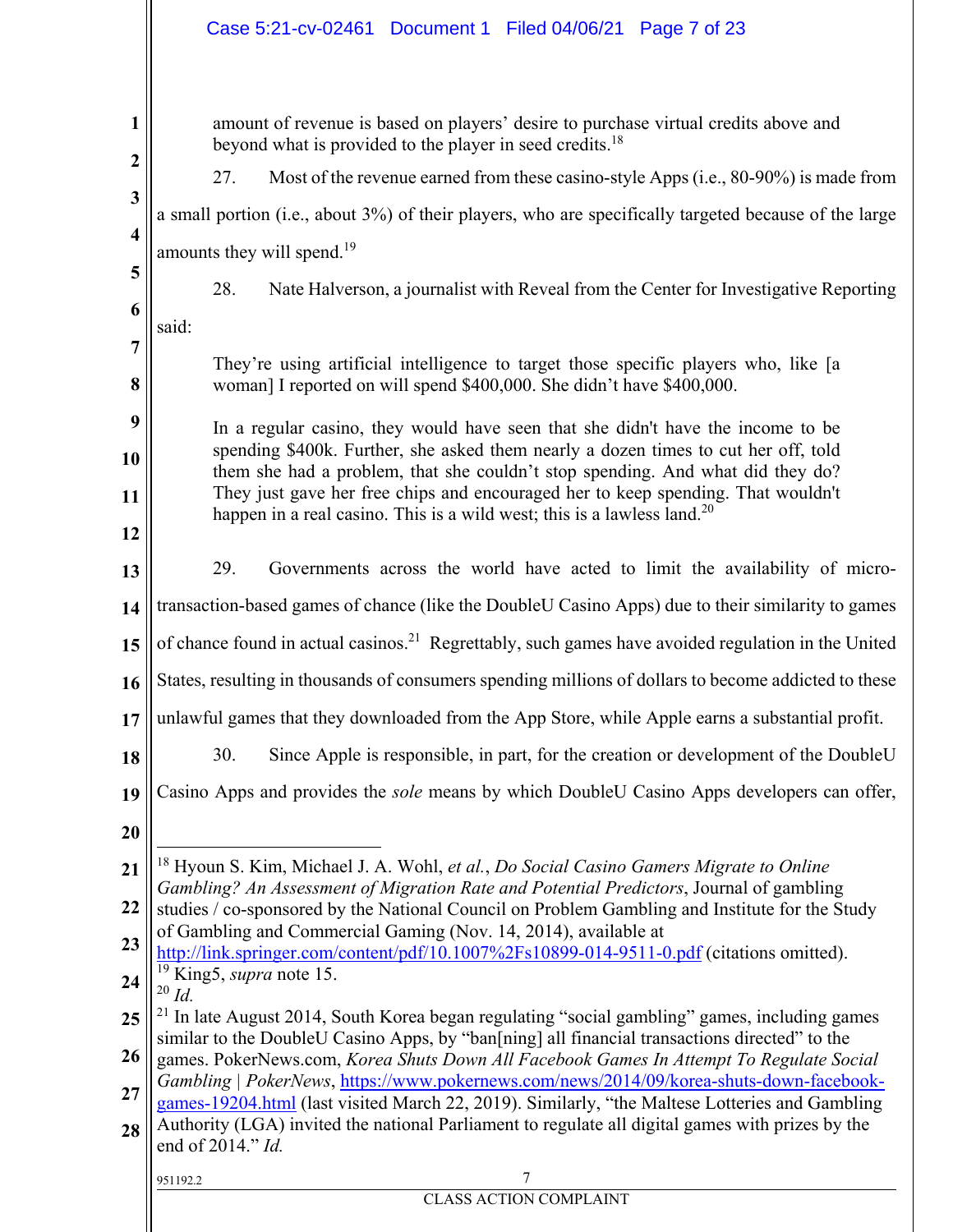**1 2** distribute, and sell their DoubleU Casino Apps to Apple consumers (i.e., through the App Store), Apple functions as an information content provider for the subject DoubleU Casino Apps.

**3 4** 31. Accordingly, Apple actively enables, permits, promotes, and profits from illegal gambling.

**5**

### **The History of Civil Remedy Statutes for Recovery of Gambling Losses**

**6 7 8 9 10 11** 32. Purportedly, "[i]n the seventeenth and eighteenth centur[ies], gambling among the British gentry was rampant."<sup>22</sup> Problems were created for England's land-based aristocracy because of large transfers of wealth or property related to gambling. This problem apparently led the English in 1710 to adopt "[a]n Act for the better preventing of excessive and deceitful gaming," 9 Anne, ch. 14 (1710), which is known as the *Statute of Anne* (named after Britain's then reigning Queen).23 33. "England's *Statute of Anne*…provided for a recovery action by the losing gambler,

**12 13** or any other person on the gambler's behalf, for gambling debts already paid."<sup>24</sup> It stated, in pertinent part, that:

**14 15 16 17 18** [A]ny Person . . . who shall . . . by playing at Cards, Dice, Tables, or other Game or Games whatsoever, or by betting on the Sides or Hands of such as do play any of the Games aforesaid, lose to any . . . Person . . . so playing or betting in the whole, the Sum or Value of ten Pounds, and shall pay or deliver the same or any Part thereof, the Person . . . losing and paying or delivering the same, shall be at Liberty within three Months then next, to sue for and recover the Money or Goods so lost, and paid or delivered or any Part thereof, from the respective Winner . . . thereof, with Costs of Suit, by Action of Debt  $\ldots$ .<sup>25</sup>

**19** 34. The twenty-five states at issue here – Alabama, Arkansas, Connecticut, Georgia,

**20** Illinois, Indiana, Kentucky, Massachusetts, Minnesota, Mississippi, Missouri, Montana, New

**21** Hampshire, New Jersey, New Mexico, New York, Ohio, Oregon, South Carolina, South Dakota,

**22**

 $\overline{a}$ 

**23** 22 Ronald J. Rychlak, *The Introduction of Casino Gambling: Public Policy and the Law*, 64 Miss. L.J. 291, 296 n.32 (1995).

**24** 23 State of Tennessee Office of the Attorney General, *Applicability of Statute of Anne Provisions Regarding Gambling*, Opinion No. 04-046 (March 18, 2004), available at

**25** https://www.tn.gov/content/dam/tn/attorneygeneral/documents/ops/2004/op04-046.pdf (last visited March 22, 2021).

**26 27** 24 Joseph Kelly, *Caught in the Intersection Between Public Policy and Practicality: A Survey of the Legal Treatment of Gambling-Related Obligations in the United States*, 5 Chap. L. Rev. 87 (2002).

**28** <sup>25</sup> An Act for the Better Preventing of Excessive and Deceitful Gaming, 1710, 9 Ann. c. 14,  $\S$  2 (Eng.).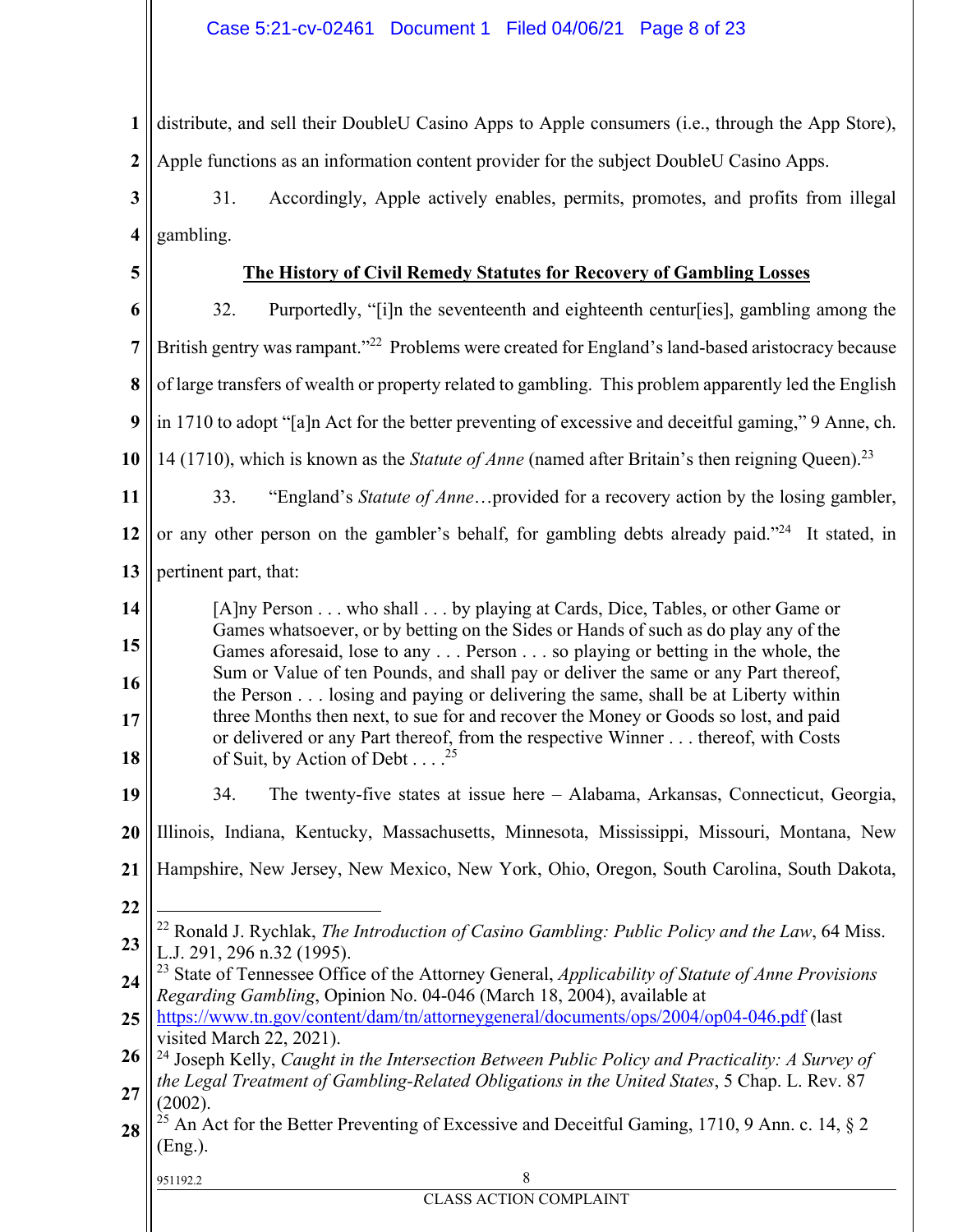**1 2 3** Tennessee, Vermont, Virginia, Washington, and West Virginia – have enacted civil remedy statutes designed to curtail excessive gambling losses based on legal principals adopted from the *Statute of Anne*.

**4 5 6 7 8 9 10 11 12** 35. These states have similar statutes that prohibit profiting from unlawful gambling activity and provide a statutory civil cause of action to recover money paid and lost due to gambling: Ala. Code § 8-1-150; Ark. Code Ann. § 16-118-103; Conn. Gen. Stat. § 52-554; OCGA § 13-8-3; 720 ILCS 5/28-8; IC 34-16-1-2; KRS 372.020; Mass. Gen. Laws ch. 137, § 1; MN ST § 541.20; MS ST § 87-1-5; Mo. Rev. Stat. § 434.030; MT Code § 23-5-131; N.H. Rev. Stat. § 338:3; N.J. Stat. § 2A:40-5; N.M. Stat. § 44-5-1; N.Y. Gen. Oblig. Law §§ 5-419, 5-421; Ohio Rev. Code § 3763.02; Or. Rev. Stat. § 30.740; S.C. Code § 32-1-10; S.D. Codified Laws § 21-6-1; Tenn. Code § 28-3- 106; 9 V.S.A. § 3981; Va. Code § 11-15; Wash. Rev. Code § 4.24.070; and W. Va. Code § 55-9-3 ("Civil Remedy Statutes for Recovery of Gambling Losses").

**13**

### **Facts Specific to Plaintiff McDonald**

**14 15 16 17 18** 36. On or about February 23, 2018, Plaintiff McDonald downloaded one of the DoubleU Casino Apps, "DoubleU Casino: Vegas Slots," on his iPhone from the App Store. Plaintiff McDonald initially played the DoubleU Casino App for free, but eventually purchased coins through in-app purchases (paid directly to Apple) so he could continue playing. On February 23, 2018, Plaintiff McDonald made a coin purchase in the amount \$4.99.

**19 20 21** 37. Accordingly, Plaintiff McDonald, on behalf of himself and all others similarly situated, seeks to recover money paid and lost due to gambling on the DoubleU Casino App pursuant to state law, as set forth herein.

**22**

### **Facts Specific to Plaintiff Helsel**

**23 24 25 26 27 28** 38. On July 24, 2014, Plaintiff Helsel downloaded one of the DoubleU Casino Apps, "DoubleU Casino: Vegas Slots," on his iPhone from the App Store. Plaintiff Helsel initially played the DoubleU Casino App for free, but eventually purchased coins through in-app purchases (paid directly to Apple) so he could continue playing. In the past six months alone, Plaintiff Helsel made five (5) separate coin purchases, each in the amount of \$107.99. His most recent coin purchase was made on March 5, 2021 in the amount of \$42.12.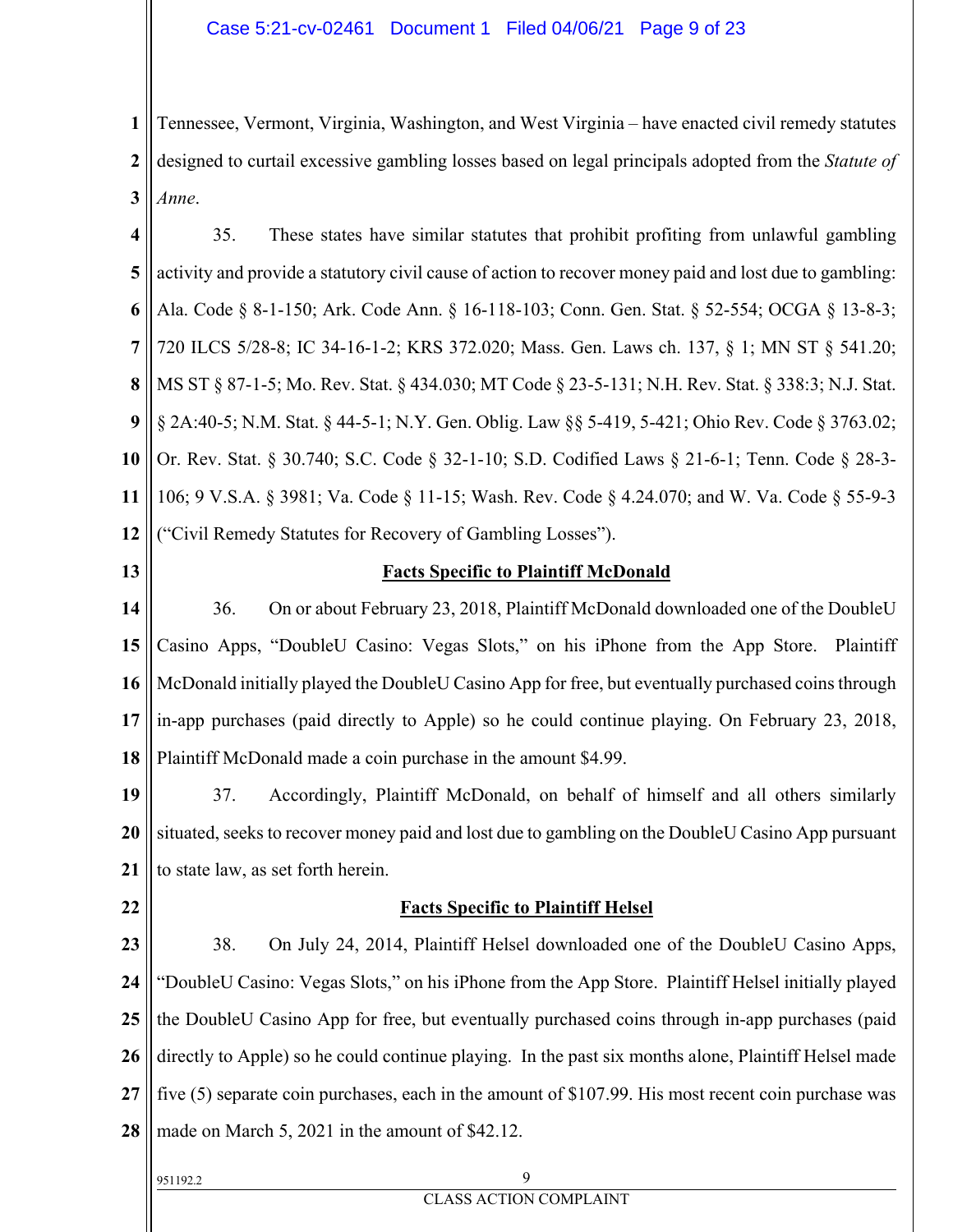| 1  | 39.<br>Accordingly, Plaintiff Helsel, on behalf of himself and all others similarly situated,                                                                  |  |  |  |  |  |
|----|----------------------------------------------------------------------------------------------------------------------------------------------------------------|--|--|--|--|--|
| 2  | seeks to recover money paid and lost due to gambling on the DoubleU Casino App pursuant to state                                                               |  |  |  |  |  |
| 3  | law, as set forth herein.                                                                                                                                      |  |  |  |  |  |
| 4  | <b>CLASS ACTION ALLEGATIONS</b>                                                                                                                                |  |  |  |  |  |
| 5  | 40.<br>Pursuant to the provisions of Rules 23(a), (b)(2), and (b)(3) of the Federal Rules of                                                                   |  |  |  |  |  |
| 6  | Civil Procedure, Plaintiffs bring this action on behalf of themselves and the following Multistate                                                             |  |  |  |  |  |
| 7  | Class and State Classes (collectively "Class"):                                                                                                                |  |  |  |  |  |
| 8  | <b>Multistate Class:</b>                                                                                                                                       |  |  |  |  |  |
| 9  | All persons who paid money to Apple for coins to wager on the DoubleU Casino<br>Apps and reside in Alabama, Arkansas, Connecticut, Georgia, Illinois, Indiana, |  |  |  |  |  |
| 10 | Kentucky, Massachusetts, Minnesota, Mississippi, Missouri, Montana, New<br>Hampshire, New Jersey, New Mexico, New York, Ohio, Oregon, South Carolina,          |  |  |  |  |  |
| 11 | South Dakota, Tennessee, Vermont, Virginia, Washington, and West Virginia.                                                                                     |  |  |  |  |  |
| 12 | <b>Alabama State Class:</b>                                                                                                                                    |  |  |  |  |  |
| 13 | All persons who paid money to Apple for coins to wager on the DoubleU Casino<br>Apps and reside in Alabama.                                                    |  |  |  |  |  |
| 14 | <b>Arkansas State Class:</b>                                                                                                                                   |  |  |  |  |  |
| 15 |                                                                                                                                                                |  |  |  |  |  |
| 16 | All persons who paid money to Apple for coins to wager on the DoubleU Casino<br>Apps and reside in Arkansas.                                                   |  |  |  |  |  |
| 17 | <b>Connecticut State Class:</b>                                                                                                                                |  |  |  |  |  |
| 18 | All persons who paid money to Apple for coins to wager on the DoubleU Casino                                                                                   |  |  |  |  |  |
| 19 | Apps and reside in Connecticut.                                                                                                                                |  |  |  |  |  |
| 20 | <b>Georgia State Class:</b>                                                                                                                                    |  |  |  |  |  |
| 21 | All persons who paid money to Apple for coins to wager on the DoubleU Casino<br>Apps and reside in Georgia.                                                    |  |  |  |  |  |
| 22 | <b>Illinois State Class:</b>                                                                                                                                   |  |  |  |  |  |
| 23 | All persons who paid money to Apple for coins to wager on the DoubleU Casino                                                                                   |  |  |  |  |  |
| 24 | Apps and reside in Illinois.                                                                                                                                   |  |  |  |  |  |
| 25 | <b>Indiana State Class:</b>                                                                                                                                    |  |  |  |  |  |
| 26 | All persons who paid money to Apple for coins to wager on the DoubleU Casino<br>Apps and reside in Indiana.                                                    |  |  |  |  |  |
| 27 | ' / /                                                                                                                                                          |  |  |  |  |  |
| 28 |                                                                                                                                                                |  |  |  |  |  |
|    | 10<br>951192.2                                                                                                                                                 |  |  |  |  |  |
|    | <b>CLASS ACTION COMPLAINT</b>                                                                                                                                  |  |  |  |  |  |
|    |                                                                                                                                                                |  |  |  |  |  |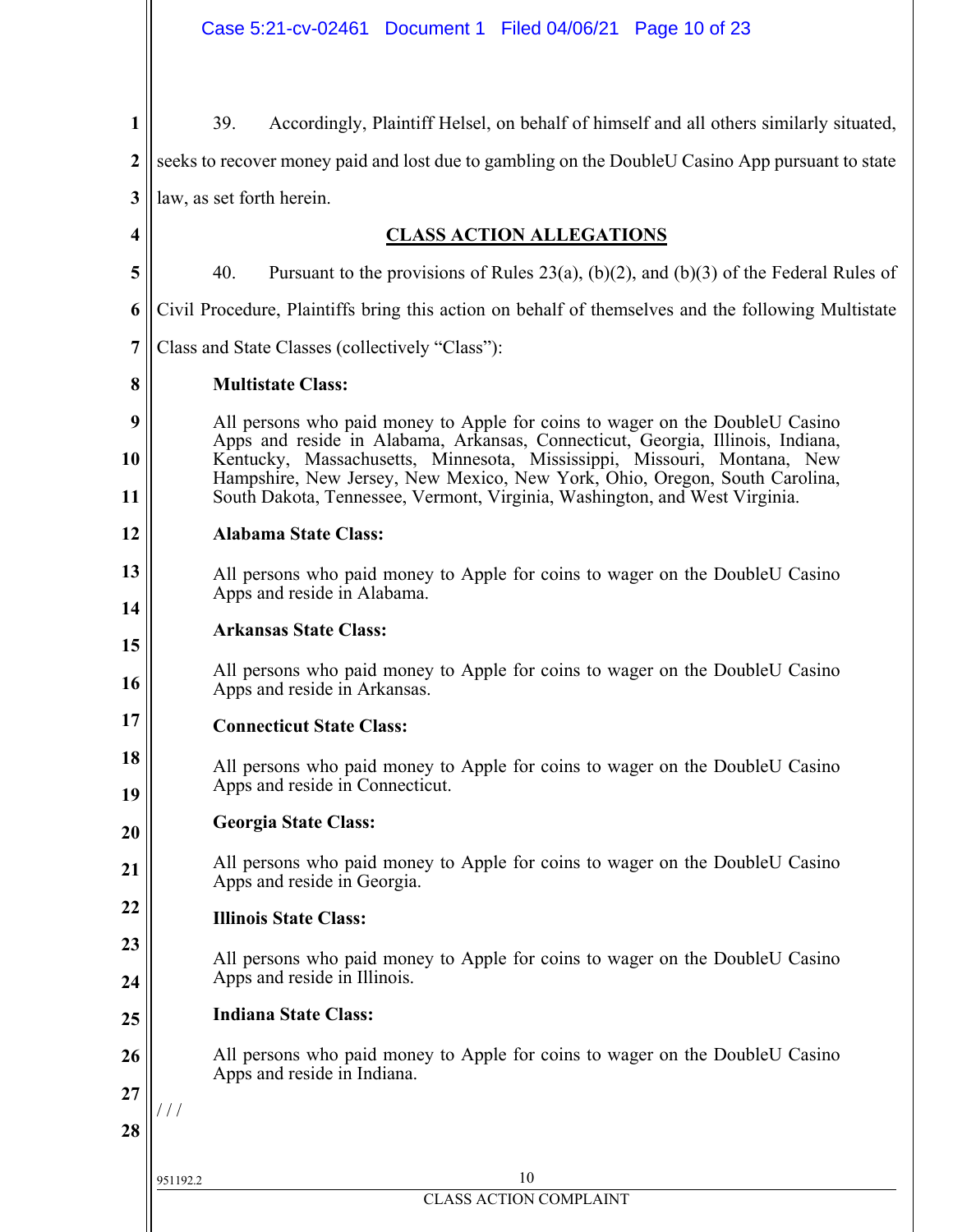|                  | Case 5:21-cv-02461 Document 1 Filed 04/06/21 Page 11 of 23                                                        |  |  |  |  |
|------------------|-------------------------------------------------------------------------------------------------------------------|--|--|--|--|
|                  |                                                                                                                   |  |  |  |  |
| 1                | <b>Kentucky State Class:</b>                                                                                      |  |  |  |  |
| $\boldsymbol{2}$ | All persons who paid money to Apple for coins to wager on the DoubleU Casino                                      |  |  |  |  |
| 3                | Apps and reside in Kentucky.                                                                                      |  |  |  |  |
| 4                | <b>Massachusetts State Class:</b>                                                                                 |  |  |  |  |
| 5                | All persons who paid money to Apple for coins to wager on the DoubleU Casino<br>Apps and reside in Massachusetts. |  |  |  |  |
| 6                | <b>Minnesota State Class:</b>                                                                                     |  |  |  |  |
| 7                | All persons who paid money to Apple for coins to wager on the DoubleU Casino                                      |  |  |  |  |
| 8                | Apps and reside in Minnesota.                                                                                     |  |  |  |  |
| 9                | <b>Mississippi State Class:</b><br>All persons who paid money to Apple for coins to wager on the DoubleU Casino   |  |  |  |  |
| 10               | Apps and reside in Mississippi.<br><b>Montana State Class:</b>                                                    |  |  |  |  |
| 11               |                                                                                                                   |  |  |  |  |
| 12               | All persons who paid money to Apple for coins to wager on the DoubleU Casino<br>Apps and reside in Montana.       |  |  |  |  |
| 13               | <b>New Hampshire State Class:</b>                                                                                 |  |  |  |  |
| 14<br>15         | All persons who paid money to Apple for coins to wager on the DoubleU Casino<br>Apps and reside in New Hampshire. |  |  |  |  |
| 16               | <b>New Jersey State Class:</b>                                                                                    |  |  |  |  |
| 17               | All persons who paid money to Apple for coins to wager on the DoubleU Casino<br>Apps and reside in New Jersey.    |  |  |  |  |
| 18               | <b>New Mexico State Class:</b>                                                                                    |  |  |  |  |
| 19<br>20         | All persons who paid money to Apple for coins to wager on the DoubleU Casino<br>Apps and reside in New Mexico.    |  |  |  |  |
| 21               | <b>New York State Class:</b>                                                                                      |  |  |  |  |
| 22               | All persons who paid money to Apple for coins to wager on the DoubleU Casino                                      |  |  |  |  |
| 23               | Apps and reside in New York.<br><b>Ohio State Class:</b>                                                          |  |  |  |  |
| 24               |                                                                                                                   |  |  |  |  |
| 25               | All persons who paid money to Apple for coins to wager on the DoubleU Casino<br>Apps and reside in Ohio.          |  |  |  |  |
| 26               | <b>Oregon State Class:</b>                                                                                        |  |  |  |  |
| 27<br>28         | All persons who paid money to Apple for coins to wager on the DoubleU Casino<br>Apps and reside in Oregon.        |  |  |  |  |
|                  | 11<br>951192.2                                                                                                    |  |  |  |  |
|                  | <b>CLASS ACTION COMPLAINT</b>                                                                                     |  |  |  |  |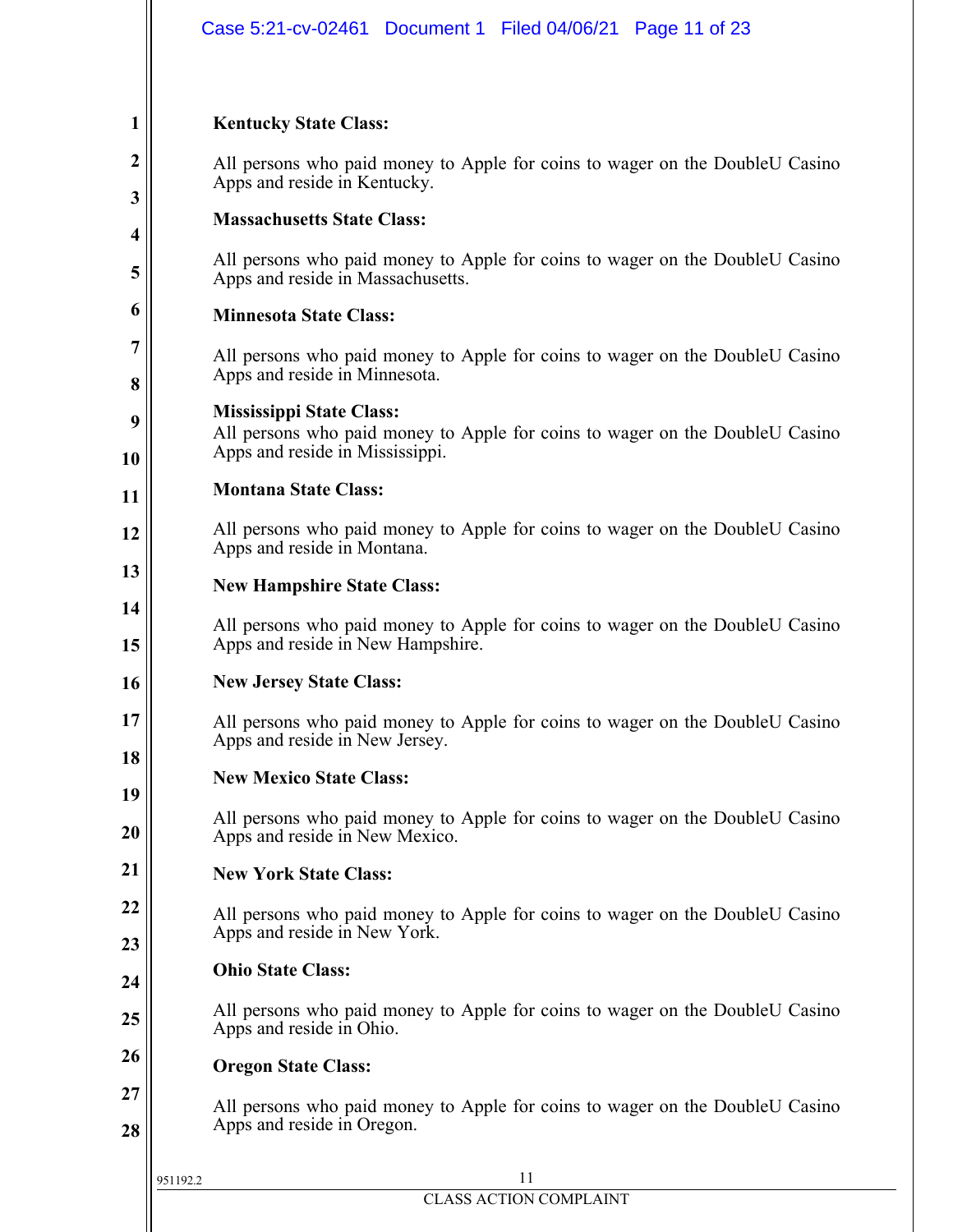|          | Case 5:21-cv-02461 Document 1 Filed 04/06/21 Page 12 of 23                                                         |  |  |  |  |  |  |
|----------|--------------------------------------------------------------------------------------------------------------------|--|--|--|--|--|--|
| 1<br>2   | <b>South Carolina State Class:</b>                                                                                 |  |  |  |  |  |  |
| 3        | All persons who paid money to Apple for coins to wager on the DoubleU Casino<br>Apps and reside in South Carolina. |  |  |  |  |  |  |
| 4        | <b>South Dakota State Class:</b>                                                                                   |  |  |  |  |  |  |
| 5        | All persons who paid money to Apple for coins to wager on the DoubleU Casino<br>Apps and reside in South Dakota.   |  |  |  |  |  |  |
| o        | <b>Tennessee State Class:</b>                                                                                      |  |  |  |  |  |  |
| 7<br>8   | All persons who paid money to Apple for coins to wager on the DoubleU Casino<br>Apps and reside in Tennessee.      |  |  |  |  |  |  |
| 9        | <b>Vermont State Class:</b>                                                                                        |  |  |  |  |  |  |
| 10       | All persons who paid money to Apple for coins to wager on the DoubleU Casino<br>Apps and reside in Vermont.        |  |  |  |  |  |  |
| 11       | Virginia State Class:                                                                                              |  |  |  |  |  |  |
| 12<br>13 | All persons who paid money to Apple for coins to wager on the DoubleU Casino<br>Apps and reside in Virginia.       |  |  |  |  |  |  |
| 14       | <b>Washington State Class:</b>                                                                                     |  |  |  |  |  |  |
| 15<br>16 | All persons who paid money to Apple for coins to wager on the DoubleU Casino<br>Apps and reside in Washington.     |  |  |  |  |  |  |
| 17       | <b>West Virginia State Class:</b>                                                                                  |  |  |  |  |  |  |
| 18<br>19 | All persons who paid money to Apple for coins to wager on the DoubleU Casino<br>Apps and reside in West Virginia.  |  |  |  |  |  |  |
| 20       | 41.<br>Excluded from the Class are DoubleU and its officers, directors, legal                                      |  |  |  |  |  |  |
| 21       | representatives, successors, subsidiaries, and assigns; Apple itself, any entity in which Apple has                |  |  |  |  |  |  |
| 22       | controlling interests, and Apple's officers, directors, legal representatives, successors, subsidiaries,           |  |  |  |  |  |  |
| 23       | and assigns; and any judicial officer presiding over this matter, members of their immediate family,               |  |  |  |  |  |  |
| 24       | members of their judicial staff, and any judge sitting in the presiding court system who may hear an               |  |  |  |  |  |  |
| 25       | appeal of any judgment entered.                                                                                    |  |  |  |  |  |  |
| 26       | 42.<br>Certification of Plaintiffs' claims for classwide treatment is appropriate because                          |  |  |  |  |  |  |
| 27       | Plaintiffs can prove the elements of their claims on a classwide basis using the same evidence as                  |  |  |  |  |  |  |
| 28       | would be used to prove those elements in individual actions asserting the same claims.                             |  |  |  |  |  |  |
|          | 12<br>951192.2                                                                                                     |  |  |  |  |  |  |
|          | <b>CLASS ACTION COMPLAINT</b>                                                                                      |  |  |  |  |  |  |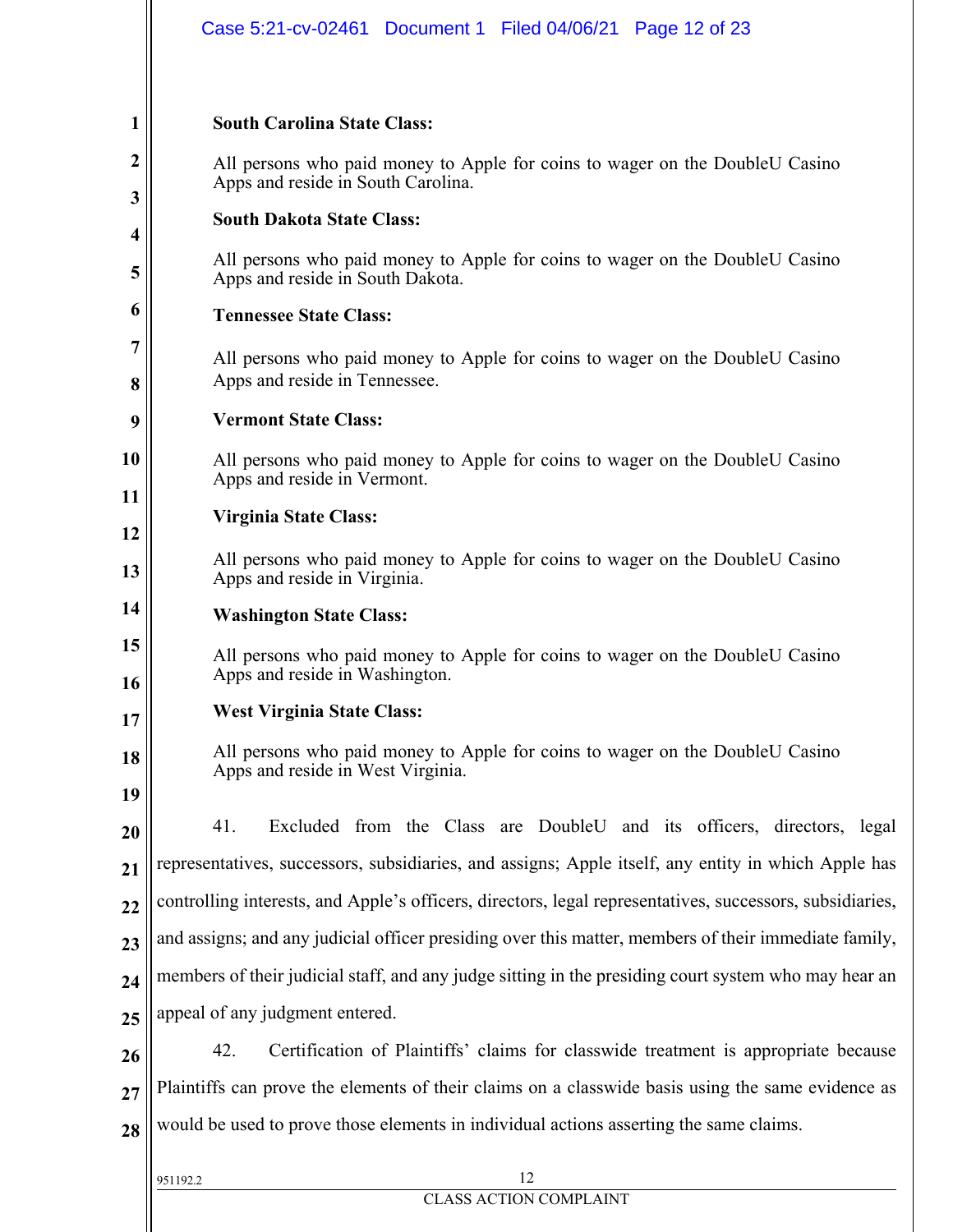**1 2 3 4** 43. This action has been brought and may be properly maintained on behalf of the Multistate and/or State Classes proposed herein under Rule 23 of the Federal Rule of Civil Procedure and satisfies the numerosity, commonality, typicality, adequacy, predominance, and superiority requirements of its provisions.

**5 6** 44. Plaintiffs reserve the right to amend the Multistate and State Class definitions based on information learned through discovery.

**7 8 9 10 11 12** 45. **Numerosity. Fed. R. Civ. P. 23(a)(1).** Consistent with Rule 23(a)(1), the members of the Class are so numerous and geographically dispersed that the joinder of all members is impractical. While the exact number of class members is unknown to Plaintiffs at this time, there are millions of reviews for some Apps, suggesting that at least hundreds of thousands of people have downloaded and played the subject DoubleU Casino Apps. The members of the Class can be readily identified through Apple's records.

**13 14 15** 46. **Commonality and Predominance. Fed. R. Civ. P. 23(a)(2) and (b)(3).** This action involves common questions of law and fact that predominate over any questions affecting individual Class members. The common questions include, but are not limited to:

a. Whether Defendant engaged in the conduct alleged herein;

**17 18 19** b. Whether these virtually identical DoubleU Casino Apps offered and distributed by Apple for download and for sale of in-app purchases through Defendant's App Store violate the Civil Remedy Statutes for Recovery of Gambling Losses;

**20 21** c. Whether gambling for additional playtime constitutes a thing of value under the Civil Remedy Statutes for Recovery of Gambling Losses;

**22 23 24** d. Whether Defendant violated the Civil Remedy Statutes for Recovery of Gambling Losses through its active participation in the promotion and sale of in-app purchases through the App Store;

**25 26** e. Whether Plaintiffs and the Class members are entitled to recover the money they lost on the DoubleU Casino Apps under the Civil Remedy Statutes for Recovery of Gambling Losses;

**27** f. Whether Defendant has been unjustly enriched under applicable state laws; and

**28** g. Such other common factual and legal issues as are apparent from the allegations and

**16**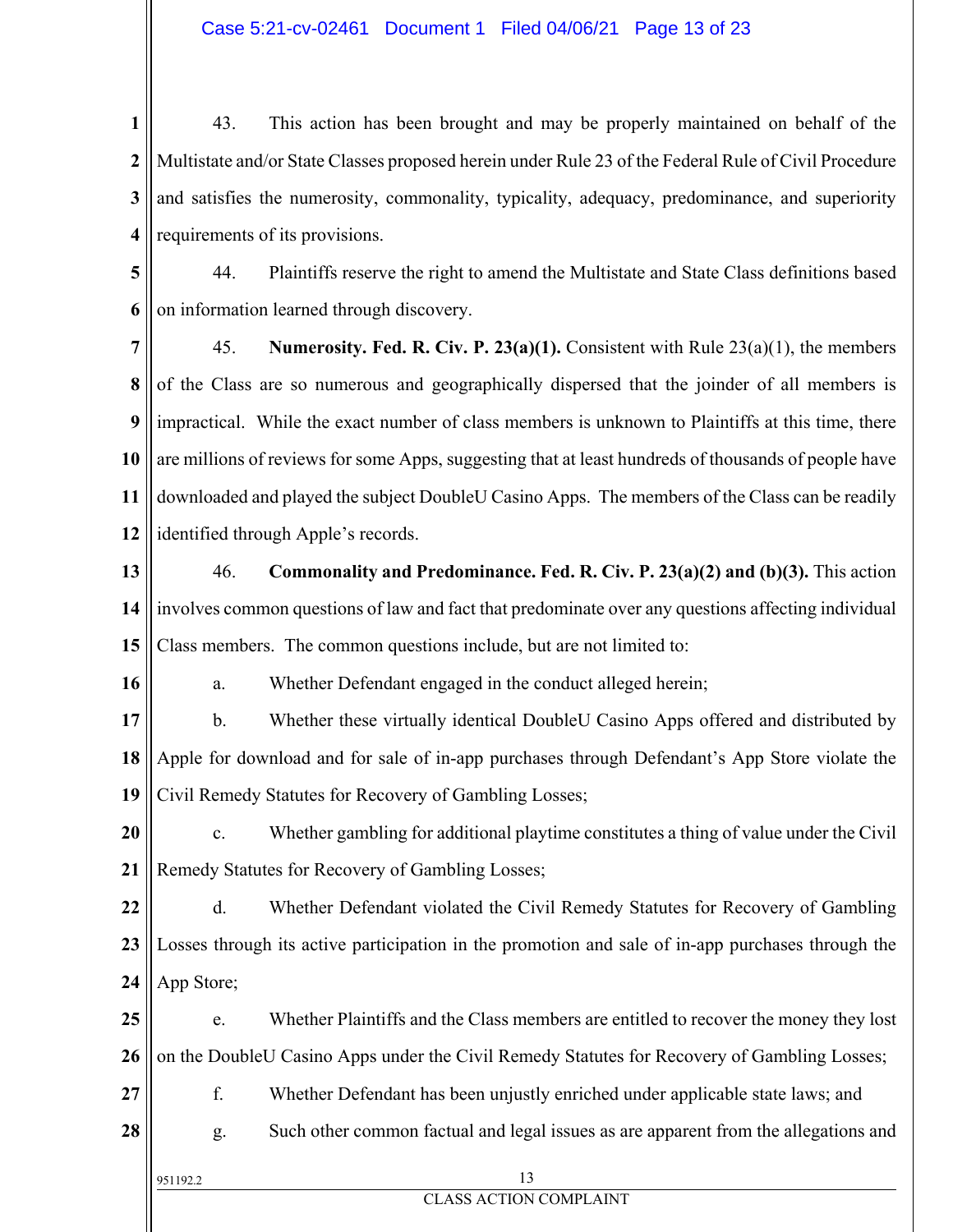**1** causes of action asserted in the Complaint.

**2 3 4 5** 47. **Typicality. Fed. R. Civ. P. 23(a)(3).** Plaintiffs' claims are typical of other Class members' claims because Plaintiffs and Class members were subjected to the same allegedly unlawful conduct and damaged in the same way, *i.e.*, they all lost money to Apple in an effort to win additional playtime on the DoubleU Casino Apps.

**6 7 8 9 10** 48. **Adequacy. Fed. R. Civ. P. 23(a)(4).** Consistent with Rule 23(a)(4), Plaintiffs will fairly and adequately represent the Class. Plaintiffs have the best interests of the members of the Class in mind. Plaintiffs have no conflicts of interest with the Class. Plaintiffs' counsel are competent and experienced in litigating class actions, including extensive experience in consumer protection claims. Plaintiffs intend to vigorously prosecute this case.

**11 12 13 14 15 16 17 18 19 20** 49. **Superiority. Fed. R. Civ. P. 23(b)(3).** A class action is superior to other available methods for the fair and efficient adjudication of these claims because individual joinder of the claims of all members of the Class is impracticable. Many members of the Class are without the financial resources necessary to pursue this matter. Even if some could afford to litigate claims separately, such a result would be unduly burdensome to the courts in which the individualized cases would proceed. Individual litigation increases the time and expense of resolving a common dispute concerning Defendant's actions toward an entire group of individuals. Class action procedures allow for far fewer management difficulties in matters of this type and provide the unique benefits of unitary adjudication, economies of scale, and comprehensive supervision over the entire controversy by a single judge in a single court.

**21 22 23 24** 50. The Class may be certified pursuant to Rule 23(b)(2) of the Federal Rules of Civil Procedure because Defendant has acted on grounds generally applicable to the Class, thereby making final injunctive relief and corresponding declaratory relief appropriate with respect to the claims raised by the Class.

**25 26 27 28** 51. The Class may also be certified pursuant to Rule 23(b)(3) of the Federal Rules of Civil Procedure because questions of law and fact common to members of the Class will predominate over questions affecting individual members, and a class action is superior to other methods for fairly and efficiently adjudicating the controversy and causes of action described in this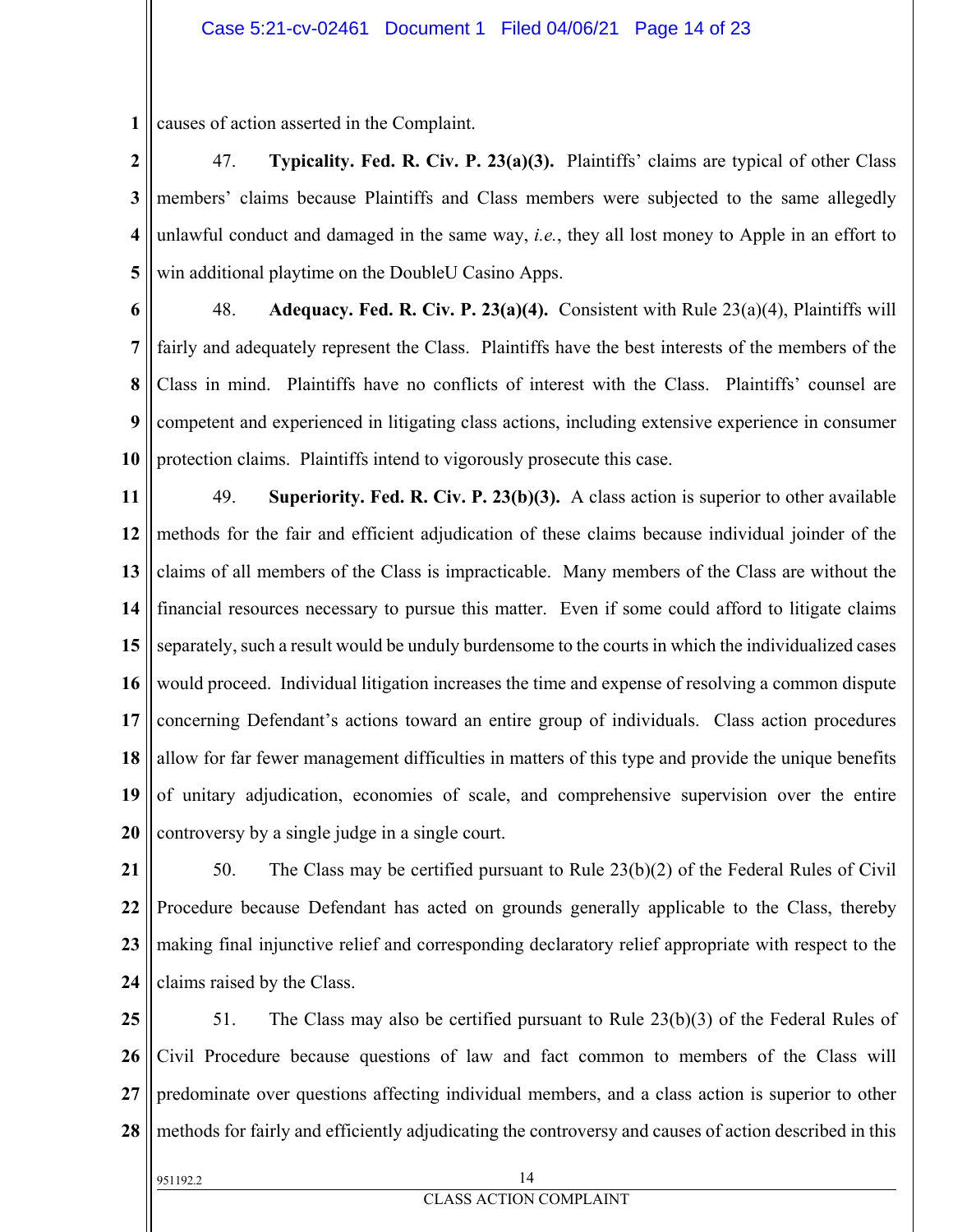|              | Case 5:21-cv-02461 Document 1 Filed 04/06/21 Page 15 of 23                                               |  |  |  |  |
|--------------|----------------------------------------------------------------------------------------------------------|--|--|--|--|
|              |                                                                                                          |  |  |  |  |
| $\mathbf{1}$ | Complaint.                                                                                               |  |  |  |  |
| 2            | <b>CAUSES OF ACTION</b>                                                                                  |  |  |  |  |
| 3            | <b>COUNT I</b>                                                                                           |  |  |  |  |
| 4            | <b>VIOLATION OF CIVIL REMEDY STATUTES</b><br>FOR RECOVERY OF GAMBLING LOSSES                             |  |  |  |  |
| 5            |                                                                                                          |  |  |  |  |
| 6            | 52.<br>Plaintiffs reallege and incorporate the preceding paragraphs, as if fully set forth               |  |  |  |  |
| 7            | herein.                                                                                                  |  |  |  |  |
| 8            | 53.<br>Plaintiffs bring this claim on behalf of themselves and the Multistate Class under the            |  |  |  |  |
| 9            | Civil Remedy Statutes for Recovery of Gambling Losses, which are materially uniform in the states        |  |  |  |  |
| 10           | of Alabama, Arkansas, Connecticut, Georgia, Illinois, Indiana, Kentucky, Massachusetts,                  |  |  |  |  |
| 11           | Minnesota, Mississippi, Missouri, Montana, New Hampshire, New Jersey, New Mexico, New York,              |  |  |  |  |
| 12           | Ohio, Oregon, South Carolina, South Dakota, Tennessee, Vermont, Virginia, Washington, and West           |  |  |  |  |
| 13           | Virginia. In the alternative, Plaintiffs bring this action on behalf of each State Class under the Civil |  |  |  |  |
| 14           | Remedy Statute for Recovery of Gambling Losses enacted under the law of each state.                      |  |  |  |  |
| 15           | 54.<br>The twenty-five states identified above have enacted the following Civil Remedy                   |  |  |  |  |
| 16           | Statutes for Recovery of Gambling Losses, all of which are materially similar and were designed to       |  |  |  |  |
| 17           | effectuate the states' public policy against gambling.                                                   |  |  |  |  |
| 18           | Ala. Code $\S$ 8-1-150(a) ("Any person who has paid any money or delivered<br>a.                         |  |  |  |  |
| 19           | anything of value lost upon any game or wager may recover such money, thing, or its value by an          |  |  |  |  |
| 20           | action commenced within six months from the time of such payment or delivery.");                         |  |  |  |  |
| 21           | Ark. Code Ann. § 16-118-103(a)(1)(A)(i) ("Any person who loses any money<br>b.                           |  |  |  |  |
| 22           | or property at any game or gambling device, or any bet or wager whatever, may recover the money          |  |  |  |  |
| 23           | or property by obtaining a judgment ordering the return of the money or property following an action     |  |  |  |  |
| 24           | against the person winning the money or property.");                                                     |  |  |  |  |
| 25           | Conn. Gen. Stat. $\S$ 52-554 ("Any person who, by playing at any game, or<br>c.                          |  |  |  |  |
| 26           | betting on the sides or hands of such as play at any gameloses the sum or value of one dollar in         |  |  |  |  |
| 27           | the whole and pays or delivers the same or any part thereof, may, within three months next               |  |  |  |  |
| 28           | following, recover from the winner the money or the value of the goods so lost and paid or               |  |  |  |  |
|              | 15<br>951192.2                                                                                           |  |  |  |  |
|              | <b>CLASS ACTION COMPLAINT</b>                                                                            |  |  |  |  |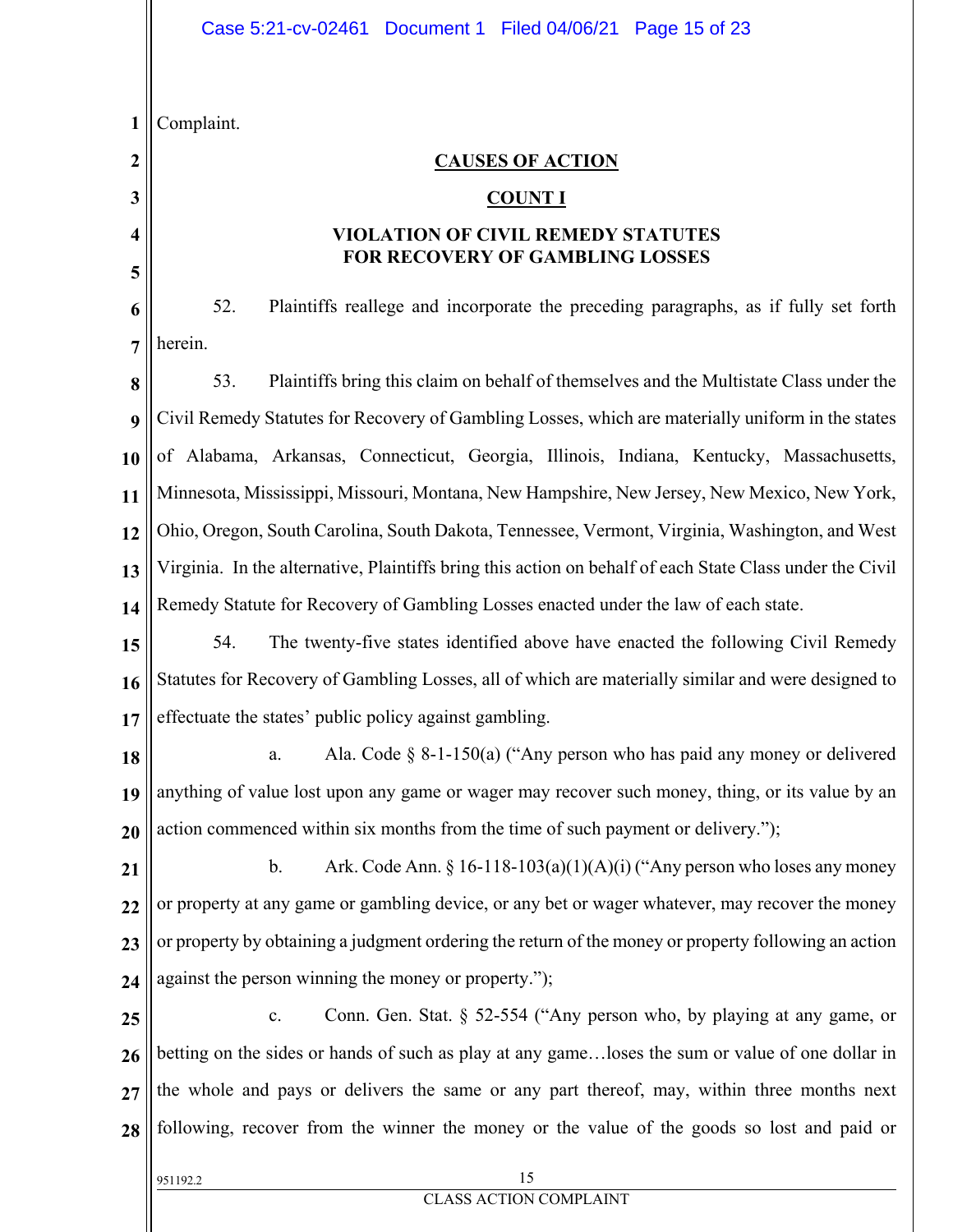**1** delivered….");

**2 3 4 5 6** d. OCGA § 13-8-3(b) ("Money paid or property delivered upon a gambling consideration may be recovered from the winner by the loser by institution of an action for the same within six months after the loss and, after the expiration of that time, by institution of an action by any person, at any time within four years, for the joint use of himself and the educational fund of the county.");

**7 8 9 10 11** e. 720 ILCS 5/28-8(a) ("Any person who by gambling shall lose to any other person, any sum of money or thing of value, amounting to the sum of \$50 or more and shall pay or deliver the same or any part thereof, may sue for and recover the money or other thing of value, so lost and paid or delivered, in a civil action against the winner thereof, with costs, in the circuit court…");

**12 13 14 15** f. IC 34-16-1-2 ("If a person, by betting on a game or on the hands or sides of persons playing a game: (1) loses any money or other property; and (2) delivers any part of the money or other property; the person may bring a civil action, within one hundred eighty (180) days, to recover the money or other property so lost and delivered.");

**16 17 18 19 20** g. KRS 372.020 ("If any person loses to another at one (1) time, or within twenty-four (24) hours, five dollars (\$5) or more, or anything of that value, and pays, transfers or delivers it, the loser or any of his creditors may recover it, or its value, from the winner, or any transferee of the winner, having notice of the consideration, by action brought within five (5) years after the payment, transfer or delivery.");

**21 22 23 24 25 26 27 28** h. Mass. Gen. Laws ch. 137, § 1 ("Whoever, by playing at cards, dice or other game, or by betting on the sides or hands of those gaming, except for gaming conducted in licensed gaming establishments pursuant to chapter 23K, loses to a person so playing or betting money or goods, and pays or delivers the same or any part thereof to the winner, or whoever pays or delivers money or other thing of value to another person for or in consideration of a lottery, policy or pool ticket, certificate, check or slip, or for or in consideration of a chance of drawing or obtaining any money, prize or other thing of value in a lottery or policy game, pool or combination, or other bet, may recover such money or the value of such goods in contract....");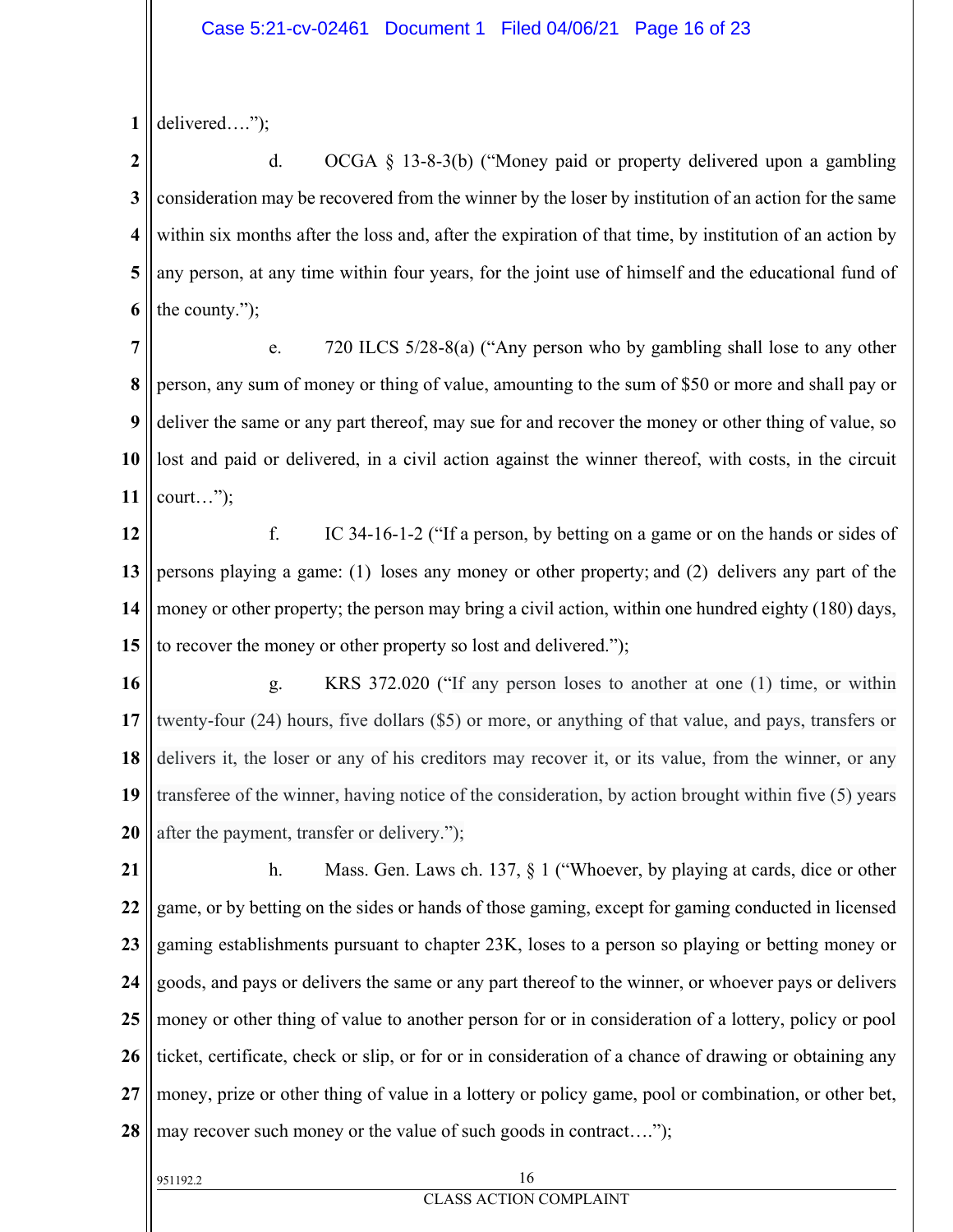**1 2 3 4 5** i. MN ST § 541.20 ("Every person who, by playing at cards, dice, or other game, or by betting on the hands or sides of such as are gambling, shall lose to any person so playing or betting any sum of money or any goods, and pays or delivers the same, or any part thereof, to the winner, may sue for and recover such money by a civil action, before any court of competent jurisdiction.");

**6 7 8 9 10 11** j. MS ST § 87-1-5 ("If any person, by playing at any game whatever, or by betting on the sides or hands of such as do play at any game…or by any wager whatever, shall lose any money, property, or other valuable thing, real or personal, and shall pay or deliver the same or any part thereof, the person so losing and paying or delivering the same, or his wife or children, may sue for and recover such money, property, or other valuable thing so lost and paid or delivered, or any part thereof, from the person knowingly receiving the same, with costs.");

**12 13 14** k. Mo. Rev. Stat. Ann. § 434.030 ("Any person who shall lose any money or property at any game, gambling device or by any bet or wager whatever, may recover the same by a civil action.");

**15 16 17 18 19 20 21 22** l. MT Code § 23-5-131 ("A person, or the person's dependent or guardian, who, by playing or betting at an illegal gambling device or illegal gambling enterprise, loses money, property, or any other thing of value and pays and delivers it to another person connected with the operation or conduct of the illegal gambling device or illegal gambling enterprise, within 1 year following the person's loss, may: (1) bring a civil action in a court of competent jurisdiction to recover the loss; (2) recover the costs of the civil action and exemplary damages of no less than \$500 and no more than \$5,000; and (3) join as a defendant any person having an interest in the illegal gambling device or illegal gambling enterprise.");

**23 24 25 26** m. N.H. Rev. Stat. § 338:3 ("If any person shall receive any money or property, won by him upon any bet or wager as aforesaid, he shall be liable to the person losing it, in an action of assumpsit, trover or other form proper to recover it; and any security given for the payment of such loss shall be void.");

**27 28** n. N.J. Stat. § 2A:40-5 ("If any person shall lose any money, goods, chattels or other valuable thing, in violation of section 2A:40-1 of this title, and shall pay or deliver the same

| 951192.2 |                        |  |
|----------|------------------------|--|
|          | CLASS ACTION COMPLAINT |  |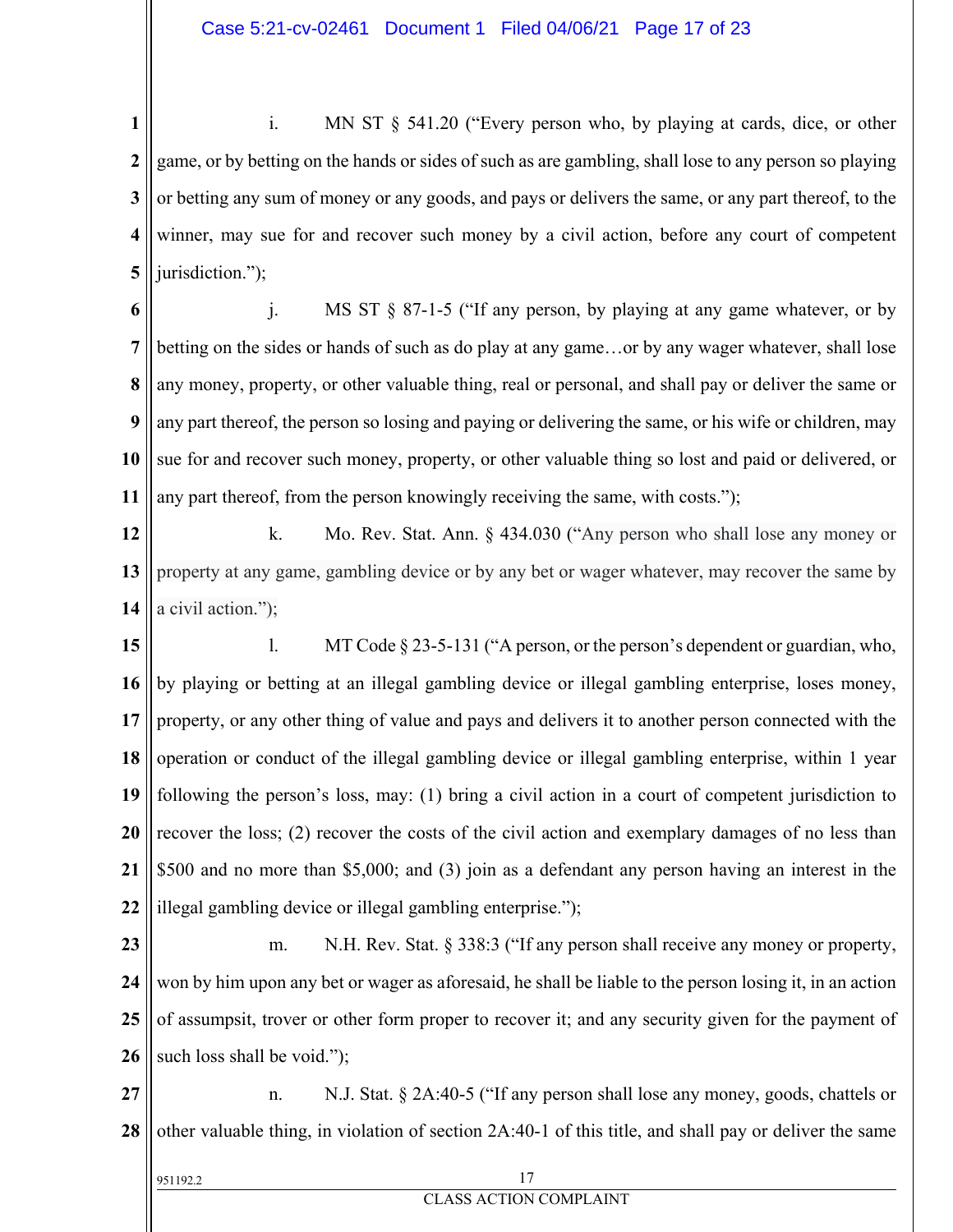### Case 5:21-cv-02461 Document 1 Filed 04/06/21 Page 18 of 23

**1 2 3 4 5** or any part thereof to the winner, or to any person to his use, or to a stakeholder, such person may sue for and recover such money, or the value of such goods, chattels, or other valuable thing, from such winner, or from such depositary, or from such stakeholder, whether the same has been delivered or paid over by such stakeholder or not, in a civil action provided such action is brought within 6 calendar months after payment or delivery.");

**6**

**7**

**8**

o. N.M. Stat. § 44-5-1 ("Any person who shall lose any money or property at any game at cards, or at any gambling device, may recover the same by action of debt, if money; if property, by action of trover, replevin or detinue.");

**9 10 11 12 13 14 15 16 17 18** p. N.Y. Gen. Oblig. Law § 5-419 ("Any person who shall pay, deliver or deposit any money, property or thing in action, upon the event of any wager or bet prohibited, may sue for and recover the same of the winner or person to whom the same shall be paid or delivered, and of the stakeholder or other person in whose hands shall be deposited any such wager, bet or stake, or any part thereof, whether the same shall have been paid over by such stakeholder or not, and whether any such wager be lost or not."); § 5-421 ("Every person who shall, by playing at any game, or by betting on the sides or hands of such as do play, lose at any time or sitting, the sum or value of twenty-five dollars or upwards, and shall pay or deliver the same or any part thereof, may, within three calendar months after such payment or delivery, sue for and recover the money or value of the things so lost and paid or delivered, from the winner thereof.");

**19 20 21 22 23** q. Ohio Rev. Code § 3763.02 ("If a person, by playing a game, or by a wager, loses to another, money or other thing of value, and pays or delivers it or a part thereof, to the winner thereof, such person losing and paying or delivering, within six months after such loss and payment or delivery, may sue for and recover such money or thing of value or part thereof, from the winner thereof, with costs of suit.");

**24 25 26 27 28** r. Or. Rev. Stat. § 30.740 ("All persons losing money or anything of value at or on any unlawful game described in ORS 167.117 (Definitions for ORS 167.108 to 167.164 and 464.270 to 464.530), 167.122 (Unlawful gambling in the second degree) and 167.127 (Unlawful gambling in the first degree) shall have a cause of action to recover from the dealer winning the same, or proprietor for whose benefit such game was played or dealt, or such money or thing of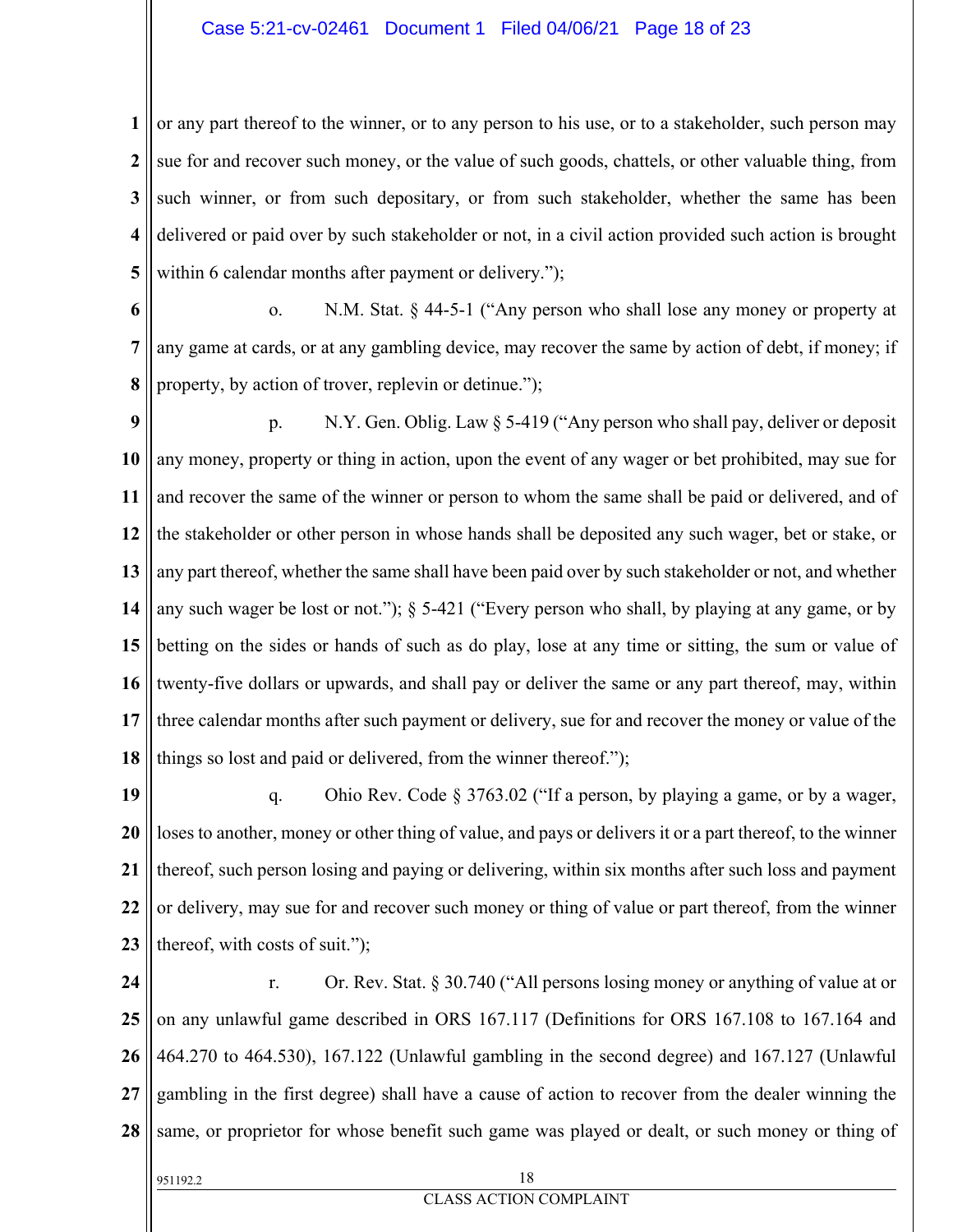**1** value won, twice the amount of the money or double the value of the thing so lost.");

**2 3 4 5 6 7 8** s. S.C. Code  $\S 32$ -1-10 ("Any person who shall at any time or sitting, by playing at cards, dice table or any other game whatsoever or by betting on the sides or hands of such as do play at any of the games aforesaid, lose to any person or persons so playing or betting, in the whole, the sum or value of fifty dollars and shall pay or deliver such sum or value or any part thereof shall be at liberty, within three months then next ensuing, to sue for and recover the money or goods so lost and paid or delivered or any part thereof from the respective winner or winners thereof, with costs of suit, by action to be prosecuted in any court of competent jurisdiction.);

**9 10 11 12 13 14** t. S.D. Codified Laws § 21-6-1 ("Any person who shall lose any thing of value at any game, or by betting on any game, may recover the same or the value thereof from any other person playing at the game at which such thing was lost, or from the person with whom the bet was made, or from the proprietor of the place where the game was played, in a civil action, in which such proprietor and all persons engaged in the game may be joined as parties; provided that such action shall have been commenced within six months after the date of such loss.");

**15 16 17 18 19 20** u. Tenn. Code § 28-3-106 ("Actions to recover money or goods lost at any kind of gambling or betting, and paid or delivered: (1) If brought by the loser, shall be commenced within ninety (90) days next after such payment or delivery; (2) If brought for the use of the spouse, child or children, or next of kin, within twelve (12) months from the expiration of the ninety (90) days; (3) If by a creditor of the loser, within twenty-four (24) months from the end of the ninety (90) days.").

**21 22 23** v. 9 V.S.A. § 3981 ("A person who pays money or other valuable thing lost at a game…may recover the value thereof of the person to whom it was paid in a civil action, if commenced within one month from the time of payment.");

**24 25 26 27 28** w. Va. Code § 11-15 ("Any person who shall, by playing at any game or betting on the sides or hands of such as play at any game, lose within twenty-four hours, the sum or value of five dollars, or more, and pay or deliver the same, or any part thereof, may, within three months next following, recover from the winner, the money or the value of the goods so lost and paid or delivered, with costs of suit in civil action, either by suit or warrant, according to the amount or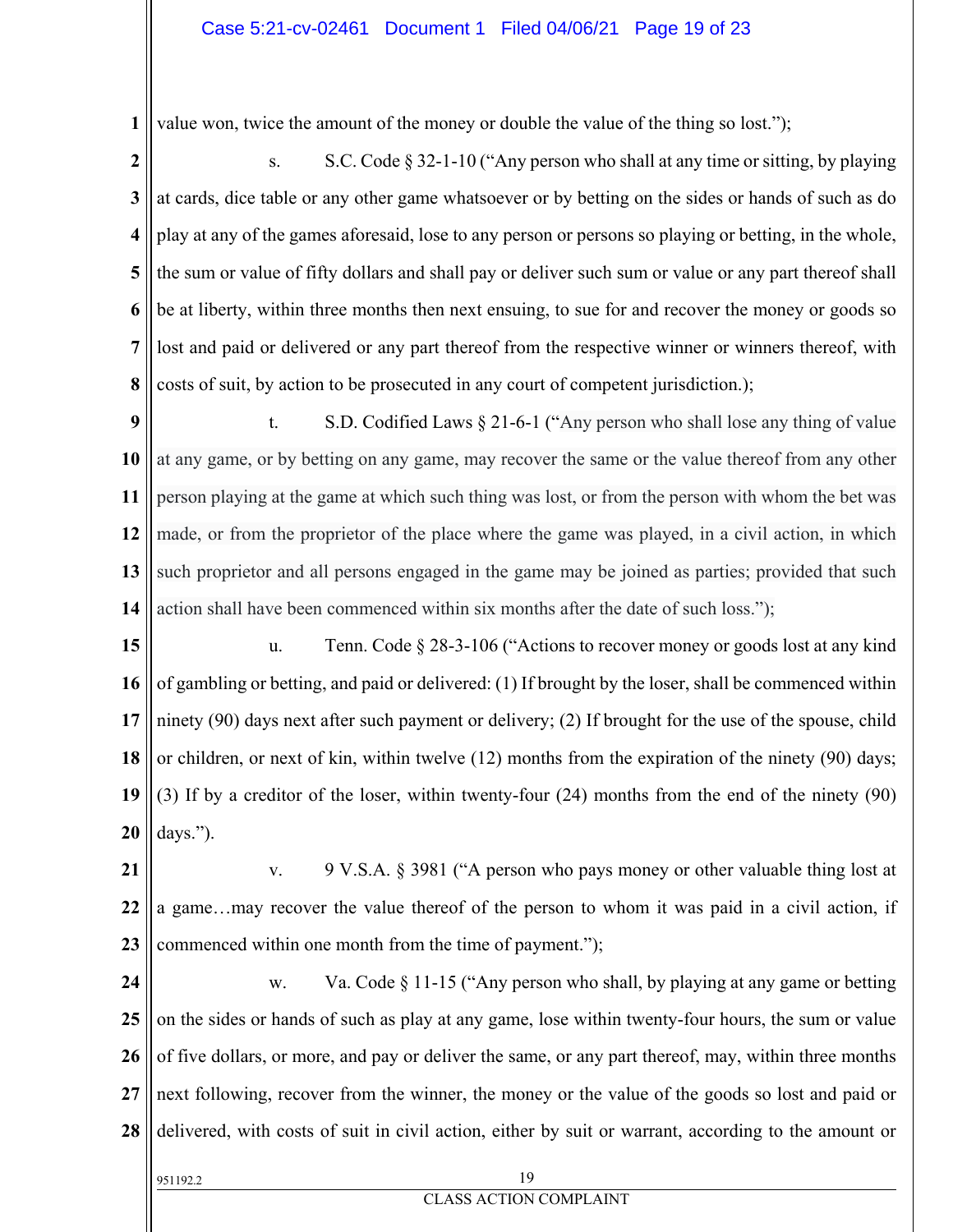**1** value thereof.");

**2 3 4 5** x. Wash. Rev. Code § 4.24.070 ("All persons losing money or anything of value at or on any illegal gambling games shall have a cause of action to recover from the dealer or player winning, or from the proprietor for whose benefit such game was played or dealt, or such money or things of value won, the amount of the money or the value of the thing so lost."); and

**6**

**7**

**8**

**9**

**10**

y. W. Va. Code § 55-9-3 ("If any person shall lose to another within twentyfour hours \$10 or more, or property of that value, and shall pay or deliver the same, or any part thereof, such loser may recover back from the winner the money or property, or in lieu of the property the value thereof, so lost, by suit in court, or before a justice, according to the amount or value, brought within three months after such payment or delivery….").

**11 12 13** 55. The Civil Remedy Statutes for Recovery of Gambling Losses prohibit a person from profiting from gambling activity and provide for the recovery of money paid and lost due to such gambling activity.

**14 15 16** 56. By purchasing coins from Apple to wager on the DoubleU Casino Apps, Plaintiffs and each member of the Multistate Class gambled and lost money within the meaning of the Civil Remedy Statutes for Recovery of Gambling Losses.

**17 18 19 20 21 22 23 24** 57. Apple has profited and continues to profit from gambling activity in violation of the Civil Remedy Statute for Recovery of Gambling Losses by: (1) providing marketing guidance, tools, promotional offers and more to help drive discovery of DoubleU Casino Apps and in-app purchases; (2) contributing to the creation and development of DoubleU Casino Apps by encouraging DoubleU to incorporate Apple technologies into the Apps; and (3) offering and distributing the DoubleU Casino Apps through the App Store and selling in-app purchases for the DoubleU Casino Apps in exchange for a significant percentage of the money paid and lost by Plaintiffs and the members of the Class to gamble using the DoubleU Casino Apps.

**25 26** 58. Plaintiffs and the members of the Class are, therefore, entitled to recover from Apple the amounts they lost when gambling on the DoubleU Casino Apps through the App Store.

**27** / / /

**28** / / /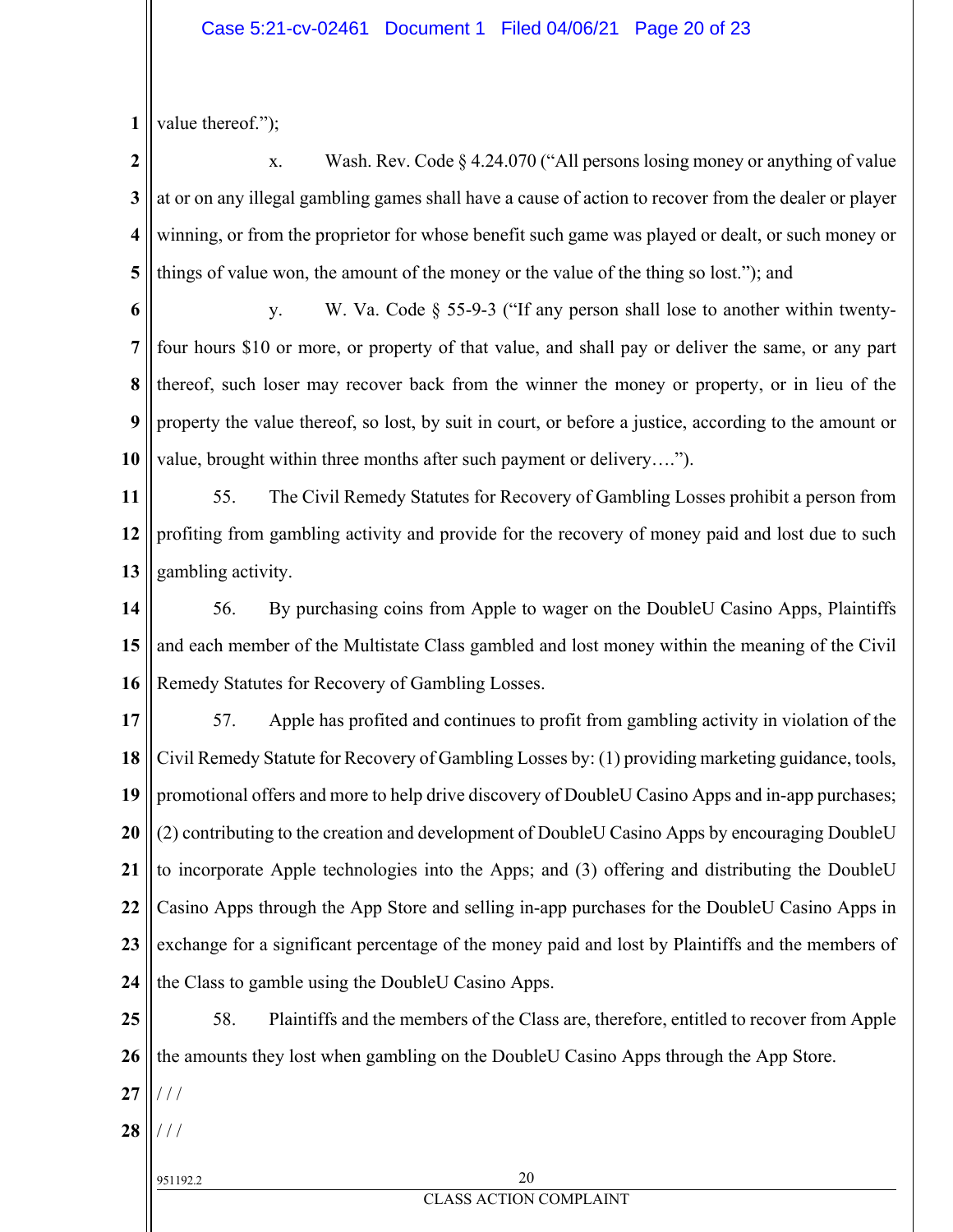### **1 2 3 4 5 6 7 8 9 10 11 12 13 14 15 16 17 18 19 20 21 22 23 24 25 26 27 28** 951192.2 21 CLASS ACTION COMPLAINT **COUNT II UNJUST ENRICHMENT**  59. Plaintiffs reallege and incorporate the preceding paragraphs, as if fully set forth herein. 60. Plaintiffs bring this claim on behalf of themselves and the Multistate Class under the common law of unjust enrichment, which is materially uniform in the states of Alabama, Arkansas, Connecticut, Georgia, Illinois, Indiana, Kentucky, Massachusetts, Minnesota, Mississippi, Missouri, Montana, New Hampshire, New Jersey, New Mexico, New York, Ohio, Oregon, South Carolina, South Dakota, Tennessee, Vermont, Virginia, Washington, and West Virginia. In the alternative, Plaintiffs bring this action on behalf of each State Class under the common law of each state, which is materially uniform in all such states. 61. As a result of its unlawful conduct described above, Apple has and will continue to be unjustly enriched to the detriment of Plaintiffs and Class members by virtue of their purchase of coins from Apple to wager on the DoubleU Casino Apps through the App Store. 62. Apple has profited immensely by providing marketing guidance, tools, and promotional offers to DoubleU. 63. These profits were obtained in violation of the Civil Remedy Statutes for Recovery of Gambling Losses. 64. These profits were a benefit conferred upon Apple by Class members when purchasing coins to wager on the DoubleU Casino Apps. 65. Accordingly, because Apple will be unjustly enriched if it is allowed to retain the illegal profits from the DoubleU Casino Apps, Plaintiffs and each Class member are entitled to recover the amount by which Apple was unjustly enriched at their expense. **REQUEST FOR RELIEF WHEREFORE**, Plaintiffs, individually and on behalf of the Multistate Class and State Classes, respectfully request that the Court grant certification of the proposed Multistate Class and State Classes, including the designation of Plaintiffs as the named representatives of the Multistate Class and their respective State Classes, the appointment of the undersigned as Class Counsel, and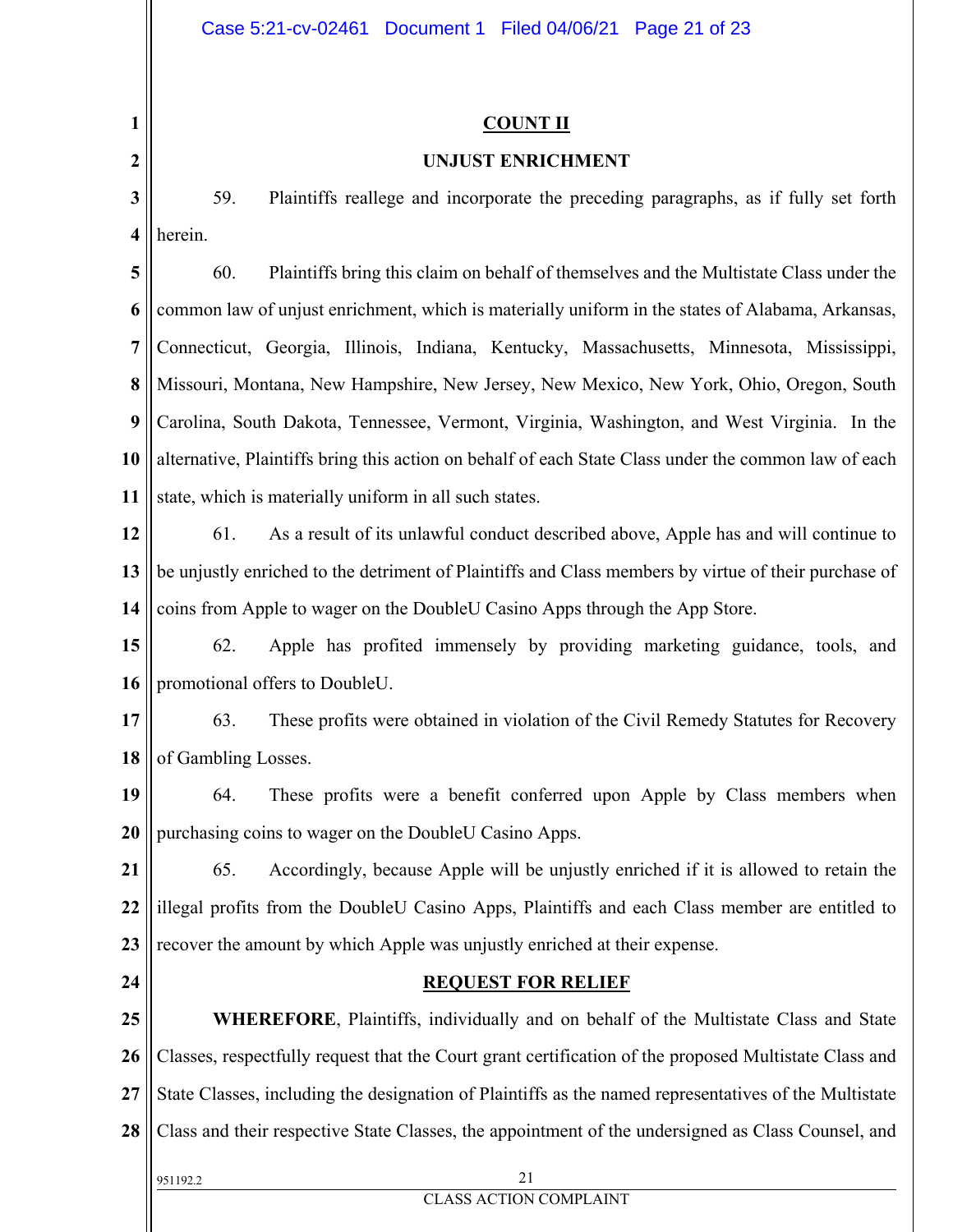### Case 5:21-cv-02461 Document 1 Filed 04/06/21 Page 22 of 23

| $\mathbf{1}$ the designation of any appropriate issue classes and/or subclasses, under the applicable provisions  |
|-------------------------------------------------------------------------------------------------------------------|
| $2 \parallel$ of Fed. R. Civ. P. 23, and that the Court enter judgment in Plaintiffs' favor and against Apple, as |
| $3$ follows:                                                                                                      |
| $\parallel$ A.<br>Injunctive and other equitable relief as is necessary to protect the interests of               |

**5 6** Plaintiffs and Class members, including but not limited to, an order prohibiting Defendant from engaging in the wrongful and unlawful acts described herein;

**7 8** B. An award of compensatory, consequential, and general damages, including nominal damages, as allowed by law in an amount to be determined;

**9 10** C. An award of statutory damages and punitive damages, as allowed by law in an amount to be determined;

**11** D. An award of restitution or disgorgement, in an amount to be determined;

**12** E. An award of attorneys' fees, costs, and litigation expenses, as allowed by law;

**13** F. Prejudgment interest on all amounts awarded; and

**15**

**19**

**14** G. Such other and further relief as the Court may deem just and proper.

### **JURY DEMAND**

**16 17 18** Plaintiffs, on behalf of themselves and the Class of all others similarly situated, hereby demand a trial by jury on all issues so triable pursuant to Rule 38 of the Federal Rules of Civil Procedure.

| 20 |                      |                                                    |
|----|----------------------|----------------------------------------------------|
| 21 | Dated: April 6, 2021 | Respectfully submitted,                            |
|    |                      | /s/ Daniel L. Warshaw                              |
| 22 |                      | Daniel L. Warshaw (Bar No. 185365)                 |
| 23 |                      | Matthew A. Pearson (Bar No. 291484)                |
|    |                      | PEARSON, SIMON & WARSHAW, LLP                      |
| 24 |                      | 15165 Ventura Boulevard, Suite 400                 |
|    |                      | Sherman Oaks, CA 91403                             |
| 25 |                      | Telephone: (818) 788-8300                          |
| 26 |                      | Facsimile: (818) 788-8104                          |
|    |                      | Email: dwarshaw@pswlaw.com<br>mapearson@pswlaw.com |
| 27 |                      |                                                    |
| 28 |                      |                                                    |
|    | 951192.2             | 22                                                 |
|    |                      | <b>CLASS ACTION COMPLAINT</b>                      |
|    |                      |                                                    |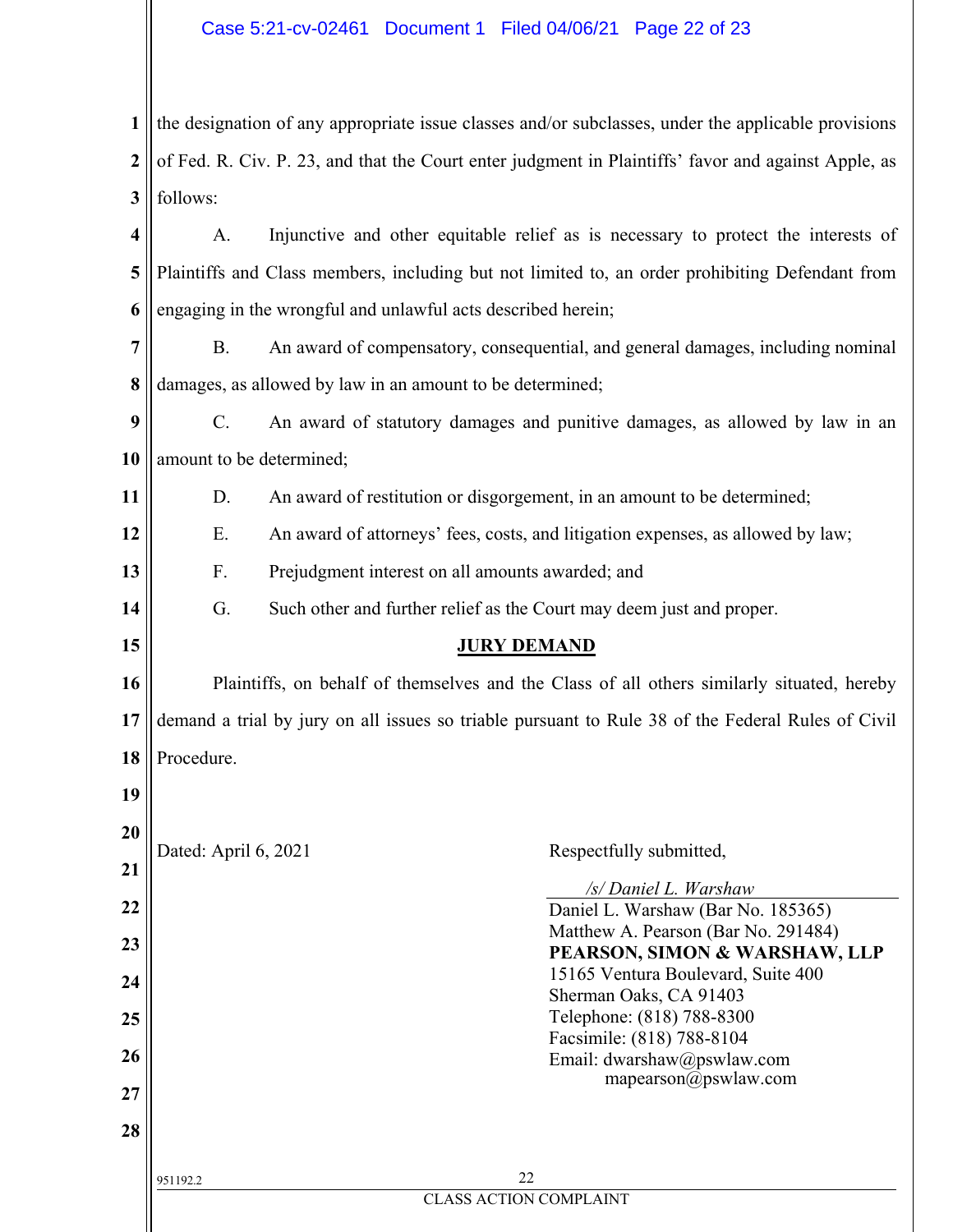|                  | Case 5:21-cv-02461 Document 1 Filed 04/06/21 Page 23 of 23 |                               |                                      |                                                                                        |
|------------------|------------------------------------------------------------|-------------------------------|--------------------------------------|----------------------------------------------------------------------------------------|
|                  |                                                            |                               |                                      |                                                                                        |
| 1                |                                                            |                               | Andrea R. Gold*                      | Hassan A. Zavareei (Bar No. 181547)                                                    |
| $\boldsymbol{2}$ |                                                            |                               |                                      | <b>TYCKO &amp; ZAVAREEI LLP</b><br>1828 L Street NW, Suite 1000                        |
| 3                |                                                            |                               |                                      | Washington, D.C. 20036                                                                 |
| 4                |                                                            |                               |                                      | Telephone: (202) 973-0900<br>Facsimile: (202) 973-0950<br>Email: hzavareei@tzlegal.com |
| 5                |                                                            |                               |                                      | agold@tzlegal.com                                                                      |
| 6                |                                                            |                               | Jeff Ostrow*<br>Jason H. Alperstein* |                                                                                        |
| 7                |                                                            |                               |                                      | Kristen Lake Cardoso*<br><b>KOPELOWITZ OSTROW</b>                                      |
| 8                |                                                            |                               |                                      | <b>FERGUSON WEISELBERG GILBERT</b><br>1 West Las Olas Blvd., Suite 500                 |
| 9<br>10          |                                                            |                               |                                      | Fort Lauderdale, FL 33301<br>Telephone: (954) 525-4100<br>Facsimile: (954) 525-4300    |
| 11               |                                                            |                               |                                      | Email: ostrow@kolawyers.com<br>alperstein@kolawyers.com                                |
| 12               |                                                            |                               |                                      | cardoso@kolawyers.com                                                                  |
| 13               |                                                            |                               |                                      | Counsel for Plaintiffs and the Proposed Class                                          |
| 14               |                                                            |                               |                                      | <i>*Pro Hac Vice Applications Forth</i>                                                |
| 15               |                                                            |                               |                                      |                                                                                        |
| 16               |                                                            |                               |                                      |                                                                                        |
| 17               |                                                            |                               |                                      |                                                                                        |
| 18               |                                                            |                               |                                      |                                                                                        |
| 19               |                                                            |                               |                                      |                                                                                        |
| 20               |                                                            |                               |                                      |                                                                                        |
| 21               |                                                            |                               |                                      |                                                                                        |
| 22               |                                                            |                               |                                      |                                                                                        |
| 23               |                                                            |                               |                                      |                                                                                        |
| 24<br>25         |                                                            |                               |                                      |                                                                                        |
| 26               |                                                            |                               |                                      |                                                                                        |
| 27               |                                                            |                               |                                      |                                                                                        |
| 28               |                                                            |                               |                                      |                                                                                        |
|                  |                                                            | 23                            |                                      |                                                                                        |
|                  | 951192.2                                                   | <b>CLASS ACTION COMPLAINT</b> |                                      |                                                                                        |
|                  |                                                            |                               |                                      |                                                                                        |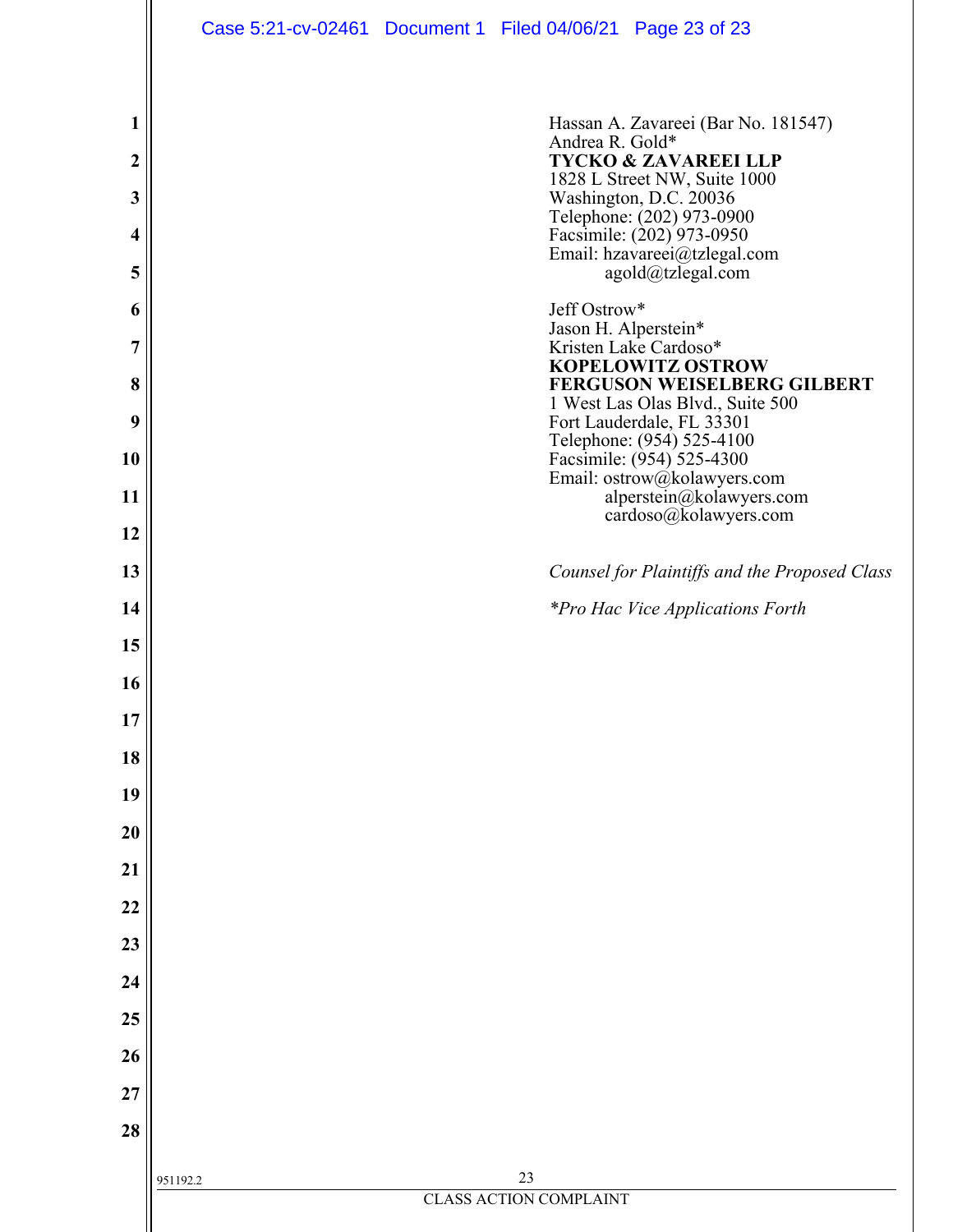# JS-CAND 44 (Rev. 10/2020) **Case 5:21-cv-02461 Document 1-1 Filed 04/06/21 Page 1 of 2**

The JS-CAND 44 civil cover sheet and the information contained herein neither replace nor supplement the filing and service of pleadings or other papers as required by law, except as provided by local rules of court. This

|                                                                                                | I. (a) PLAINTIFFS                                                                                             | <b>DEFENDANTS</b>                                                               |                            |                             |              |            |                                                                                                              |              |            |  |
|------------------------------------------------------------------------------------------------|---------------------------------------------------------------------------------------------------------------|---------------------------------------------------------------------------------|----------------------------|-----------------------------|--------------|------------|--------------------------------------------------------------------------------------------------------------|--------------|------------|--|
| JOSHUA MCDONALD and MICHAEL HELSEL, on behalf of themselves and all others similarly situated. |                                                                                                               |                                                                                 |                            | APPLE INC.                  |              |            |                                                                                                              |              |            |  |
| (b                                                                                             | County of Residence of First Listed Plaintiff<br>(EXCEPT IN U.S. PLAINTIFF CASES)<br>MULTNOMAH COUNTY, OR     | County of Residence of First Listed Defendant<br>(IN U.Š. PLAINTIFF CASES ONLY) |                            |                             |              |            |                                                                                                              |              |            |  |
|                                                                                                |                                                                                                               |                                                                                 | NOTE:                      | THE TRACT OF LAND INVOLVED. |              |            | IN LAND CONDEMNATION CASES, USE THE LOCATION OF                                                              |              |            |  |
| Attorneys (Firm Name, Address, and Telephone Number)<br>(c                                     |                                                                                                               |                                                                                 |                            | Attorneys (If Known)        |              |            |                                                                                                              |              |            |  |
|                                                                                                | Pearson, Simon & Warshaw, LLP, 15165 Ventura Blvd., Ste. 400, Sherman Oaks, CA 91403;<br>$(818 - 788 - 8300)$ |                                                                                 |                            |                             |              |            |                                                                                                              |              |            |  |
| H.                                                                                             | <b>BASIS OF JURISDICTION</b> (Place an "X" in One Box Only)                                                   | III.                                                                            | (For Diversity Cases Only) |                             |              |            | <b>CITIZENSHIP OF PRINCIPAL PARTIES</b> (Place an "X" in One Box for Plaintiff<br>and One Box for Defendant) |              |            |  |
|                                                                                                |                                                                                                               |                                                                                 |                            |                             | <b>PTF</b>   | <b>DEF</b> |                                                                                                              | <b>PTF</b>   | <b>DEF</b> |  |
|                                                                                                | U.S. Government Plaintiff<br>Federal Question<br>(U.S. Government Not a Party)                                | Citizen of This State                                                           |                            |                             |              |            | Incorporated or Principal Place<br>of Business In This State                                                 | 4            | $\times$ 4 |  |
|                                                                                                | U.S. Government Defendant $\times$ 4<br>Diversity<br>(Indicate Citizenship of Parties in Item III)            |                                                                                 | Citizen of Another State   |                             | $\times 2$   | 2          | Incorporated and Principal Place<br>of Business In Another State                                             | 5            |            |  |
|                                                                                                |                                                                                                               |                                                                                 | Citizen or Subject of a    |                             | $\mathbf{B}$ | 3          | Foreign Nation                                                                                               | <sub>(</sub> |            |  |

Foreign Country

### **IV. NATURE OF SUIT** (Place an "X" in One Box Only)

| <b>CONTRACT</b>                                                                                                | <b>TORTS</b>                                          |                                                              | <b>FORFEITURE/PENALTY</b>                | <b>BANKRUPTCY</b>                                            | <b>OTHER STATUTES</b>          |  |  |  |  |  |  |  |  |
|----------------------------------------------------------------------------------------------------------------|-------------------------------------------------------|--------------------------------------------------------------|------------------------------------------|--------------------------------------------------------------|--------------------------------|--|--|--|--|--|--|--|--|
| 110 Insurance                                                                                                  | PERSONAL INJURY                                       | PERSONAL INJURY                                              | 625 Drug Related Seizure of              | 422 Appeal 28 USC § 158                                      | 375 False Claims Act           |  |  |  |  |  |  |  |  |
| 120 Marine                                                                                                     | 310 Airplane                                          | 365 Personal Injury - Product                                | Property 21 USC § 881                    | 423 Withdrawal 28 USC                                        | 376 Qui Tam (31 USC)           |  |  |  |  |  |  |  |  |
| 130 Miller Act<br>315 Airplane Product Liability                                                               |                                                       | Liability                                                    | 690 Other                                | § 157                                                        | § 3729(a))                     |  |  |  |  |  |  |  |  |
| 140 Negotiable Instrument                                                                                      | 320 Assault, Libel & Slander                          | 367 Health Care/                                             | <b>LABOR</b>                             | <b>PROPERTY RIGHTS</b>                                       | 400 State Reapportionment      |  |  |  |  |  |  |  |  |
| 150 Recovery of                                                                                                | 330 Federal Employers'                                | Pharmaceutical Personal                                      | 710 Fair Labor Standards Act             | 820 Copyrights                                               | 410 Antitrust                  |  |  |  |  |  |  |  |  |
| Overpayment Of                                                                                                 | Liability                                             | <b>Injury Product Liability</b>                              | 720 Labor/Management                     | 830 Patent                                                   | 430 Banks and Banking          |  |  |  |  |  |  |  |  |
| Veteran's Benefits                                                                                             | 340 Marine                                            | 368 Asbestos Personal Injury                                 | Relations                                |                                                              | 450 Commerce                   |  |  |  |  |  |  |  |  |
| 151 Medicare Act                                                                                               | 345 Marine Product Liability                          | Product Liability                                            | 740 Railway Labor Act                    | 835 Patent-Abbreviated New<br>Drug Application               | 460 Deportation                |  |  |  |  |  |  |  |  |
| 152 Recovery of Defaulted                                                                                      | 350 Motor Vehicle                                     | PERSONAL PROPERTY                                            | 751 Family and Medical                   | 840 Trademark                                                | 470 Racketeer Influenced &     |  |  |  |  |  |  |  |  |
| <b>Student Loans (Excludes</b>                                                                                 | 355 Motor Vehicle Product                             | 370 Other Fraud                                              | Leave Act                                | 880 Defend Trade Secrets                                     | Corrupt Organizations          |  |  |  |  |  |  |  |  |
| Veterans)                                                                                                      | Liability                                             | 371 Truth in Lending                                         | 790 Other Labor Litigation               | Act of 2016                                                  | 480 Consumer Credit            |  |  |  |  |  |  |  |  |
| 153 Recovery of                                                                                                | 360 Other Personal Injury                             | 380 Other Personal Property                                  | 791 Employee Retirement                  |                                                              | 485 Telephone Consumer         |  |  |  |  |  |  |  |  |
| Overpayment                                                                                                    | 362 Personal Injury -Medical                          | Damage                                                       | Income Security Act                      | <b>SOCIAL SECURITY</b>                                       | Protection Act                 |  |  |  |  |  |  |  |  |
| of Veteran's Benefits                                                                                          | Malpractice                                           | 385 Property Damage Product                                  |                                          | 861 HIA (1395ff)                                             | 490 Cable/Sat TV               |  |  |  |  |  |  |  |  |
| 160 Stockholders' Suits                                                                                        |                                                       | Liability                                                    | <b>IMMIGRATION</b><br>462 Naturalization | 862 Black Lung (923)                                         | 850 Securities/Commodities/    |  |  |  |  |  |  |  |  |
| $\times$ 190 Other Contract                                                                                    | <b>CIVIL RIGHTS</b>                                   | <b>PRISONER PETITIONS</b>                                    |                                          | 863 DIWC/DIWW (405(g))                                       | Exchange                       |  |  |  |  |  |  |  |  |
| 195 Contract Product Liability                                                                                 | 440 Other Civil Rights                                | <b>HABEAS CORPUS</b>                                         | Application                              | 864 SSID Title XVI                                           | 890 Other Statutory Actions    |  |  |  |  |  |  |  |  |
| 196 Franchise                                                                                                  | 441 Voting                                            | 463 Alien Detainee                                           | 465 Other Immigration<br>Actions         | 865 RSI (405(g))                                             | 891 Agricultural Acts          |  |  |  |  |  |  |  |  |
| <b>REAL PROPERTY</b>                                                                                           | 442 Employment                                        | 510 Motions to Vacate                                        |                                          | <b>FEDERAL TAX SUITS</b>                                     | 893 Environmental Matters      |  |  |  |  |  |  |  |  |
| 210 Land Condemnation                                                                                          | 443 Housing/                                          | Sentence                                                     |                                          | 870 Taxes (U.S. Plaintiff or                                 | 895 Freedom of Information     |  |  |  |  |  |  |  |  |
| 220 Foreclosure                                                                                                | Accommodations                                        | 530 General                                                  |                                          | Defendant)                                                   | Act                            |  |  |  |  |  |  |  |  |
| 230 Rent Lease & Ejectment                                                                                     | 445 Amer. w/Disabilities-                             | 535 Death Penalty                                            |                                          | 871 IRS-Third Party 26 USC                                   | 896 Arbitration                |  |  |  |  |  |  |  |  |
| 240 Torts to Land                                                                                              | Employment                                            |                                                              |                                          | §7609                                                        | 899 Administrative Procedure   |  |  |  |  |  |  |  |  |
|                                                                                                                | 446 Amer. w/Disabilities-Other                        | <b>OTHER</b>                                                 |                                          |                                                              | Act/Review or Appeal of        |  |  |  |  |  |  |  |  |
| 245 Tort Product Liability                                                                                     | 448 Education                                         | 540 Mandamus & Other                                         |                                          |                                                              | <b>Agency Decision</b>         |  |  |  |  |  |  |  |  |
| 290 All Other Real Property                                                                                    |                                                       | 550 Civil Rights                                             |                                          |                                                              | 950 Constitutionality of State |  |  |  |  |  |  |  |  |
|                                                                                                                |                                                       | 555 Prison Condition                                         |                                          |                                                              | <b>Statutes</b>                |  |  |  |  |  |  |  |  |
|                                                                                                                |                                                       | 560 Civil Detainee-                                          |                                          |                                                              |                                |  |  |  |  |  |  |  |  |
|                                                                                                                |                                                       | Conditions of                                                |                                          |                                                              |                                |  |  |  |  |  |  |  |  |
|                                                                                                                |                                                       | Confinement                                                  |                                          |                                                              |                                |  |  |  |  |  |  |  |  |
| <b>ORIGIN</b> (Place an "X" in One Box Only)<br>V.                                                             |                                                       |                                                              |                                          |                                                              |                                |  |  |  |  |  |  |  |  |
| Original<br>$\overline{2}$<br>$\times$ 1                                                                       | Removed from<br>$\overline{\phantom{a}}$              | Remanded from                                                | Reinstated or<br>Transferred from<br>.5  | $6\overline{6}$<br>Multidistrict                             | 8 Multidistrict                |  |  |  |  |  |  |  |  |
| Proceeding                                                                                                     | <b>State Court</b>                                    | Appellate Court<br>Reopened                                  | Another District (specify)               | Litigation-Transfer                                          | Litigation-Direct File         |  |  |  |  |  |  |  |  |
|                                                                                                                |                                                       |                                                              |                                          |                                                              |                                |  |  |  |  |  |  |  |  |
| Cite the U.S. Civil Statute under which you are filing (Do not cite jurisdictional statutes unless diversity): |                                                       |                                                              |                                          |                                                              |                                |  |  |  |  |  |  |  |  |
| VI.<br><b>CAUSE OF</b>                                                                                         | 28 U.S.C. § 1332(d)                                   |                                                              |                                          |                                                              |                                |  |  |  |  |  |  |  |  |
| <b>ACTION</b>                                                                                                  | Brief description of cause:                           |                                                              |                                          |                                                              |                                |  |  |  |  |  |  |  |  |
|                                                                                                                |                                                       |                                                              |                                          |                                                              |                                |  |  |  |  |  |  |  |  |
|                                                                                                                | Recovery of Gambling Losses; Unjust Enrichment        |                                                              |                                          |                                                              |                                |  |  |  |  |  |  |  |  |
| VII.                                                                                                           | <b>REQUESTED IN V CHECK IF THIS IS A CLASS ACTION</b> |                                                              | <b>DEMAND \$5,000,000.00</b>             | CHECK YES only if demanded in complaint:                     |                                |  |  |  |  |  |  |  |  |
| <b>COMPLAINT:</b>                                                                                              | UNDER RULE 23, Fed. R. Civ. P.                        |                                                              |                                          | <b>JURY DEMAND:</b>                                          | $\times$ Yes<br>No.            |  |  |  |  |  |  |  |  |
|                                                                                                                |                                                       |                                                              |                                          |                                                              |                                |  |  |  |  |  |  |  |  |
| VIII. RELATED CASE(S),                                                                                         |                                                       |                                                              |                                          |                                                              |                                |  |  |  |  |  |  |  |  |
|                                                                                                                |                                                       | JUDGE J.P.M.L.; Yvonne Gonzalez-Rogers; Virginia K. DeMarchi |                                          | DOCKET NUMBER No. 2985; 5:21-CV-01144-YGR; 5:21-cv-01676-VKD |                                |  |  |  |  |  |  |  |  |
| $IF ANY$ (See instructions):                                                                                   |                                                       |                                                              |                                          |                                                              |                                |  |  |  |  |  |  |  |  |
| <b>DIVISIONAL ASSIGNMENT (Civil Local Rule 3-2)</b>                                                            |                                                       |                                                              |                                          |                                                              |                                |  |  |  |  |  |  |  |  |
| IX.                                                                                                            |                                                       |                                                              |                                          |                                                              |                                |  |  |  |  |  |  |  |  |
| <b>SAN FRANCISCO/OAKLAND</b><br><b>× SAN JOSE</b><br>EUREKA-MCKINLEYVILLE<br>(Place an "X" in One Box Only)    |                                                       |                                                              |                                          |                                                              |                                |  |  |  |  |  |  |  |  |
|                                                                                                                |                                                       |                                                              |                                          |                                                              |                                |  |  |  |  |  |  |  |  |
|                                                                                                                |                                                       |                                                              |                                          |                                                              |                                |  |  |  |  |  |  |  |  |
| 04/06/2021<br><b>DATE</b>                                                                                      |                                                       | <b>SIGNATURE OF ATTORNEY OF RECORD</b>                       |                                          | /s/ Daniel L. Warshaw                                        |                                |  |  |  |  |  |  |  |  |